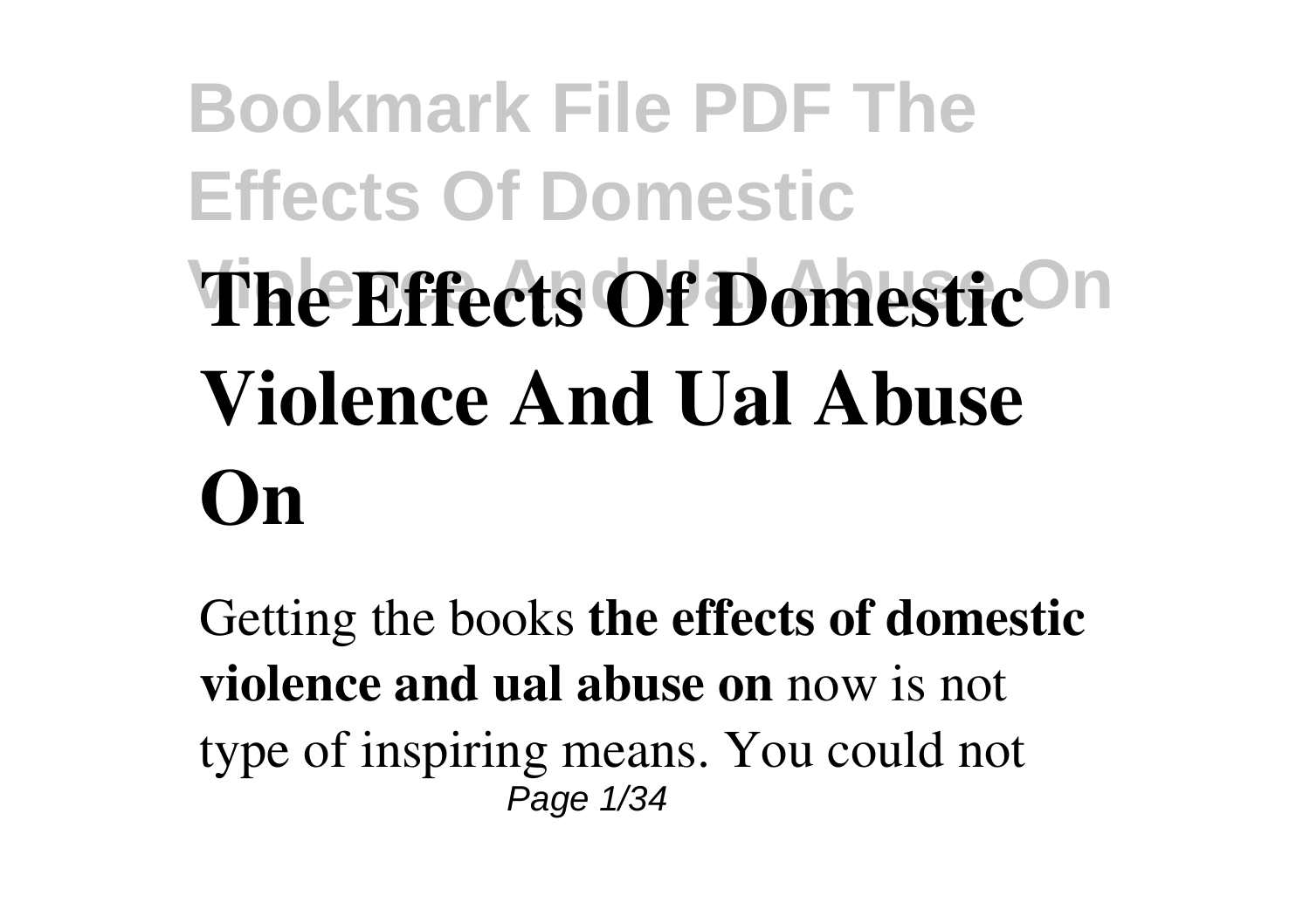abandoned going considering books store or library or borrowing from your links to entrance them. This is an totally easy means to specifically get guide by on-line. This online message the effects of domestic violence and ual abuse on can be one of the options to accompany you subsequently having supplementary time. Page 2/34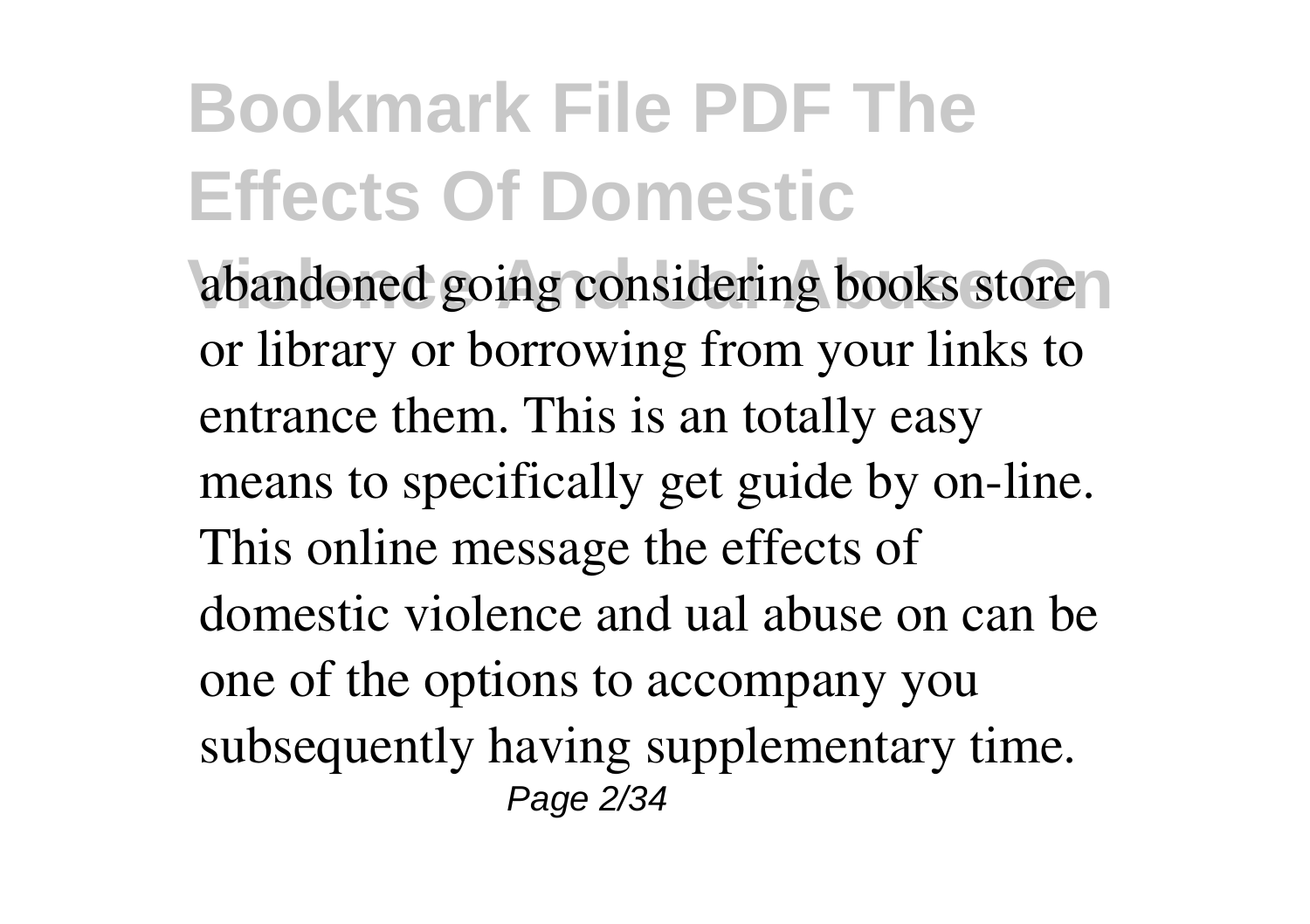**Bookmark File PDF The Effects Of Domestic Violence And Ual Abuse On** It will not waste your time. agree to me, the e-book will certainly reveal you extra thing to read. Just invest tiny grow old to gate this on-line publication **the effects of domestic violence and ual abuse on** as skillfully as evaluation them wherever you are now.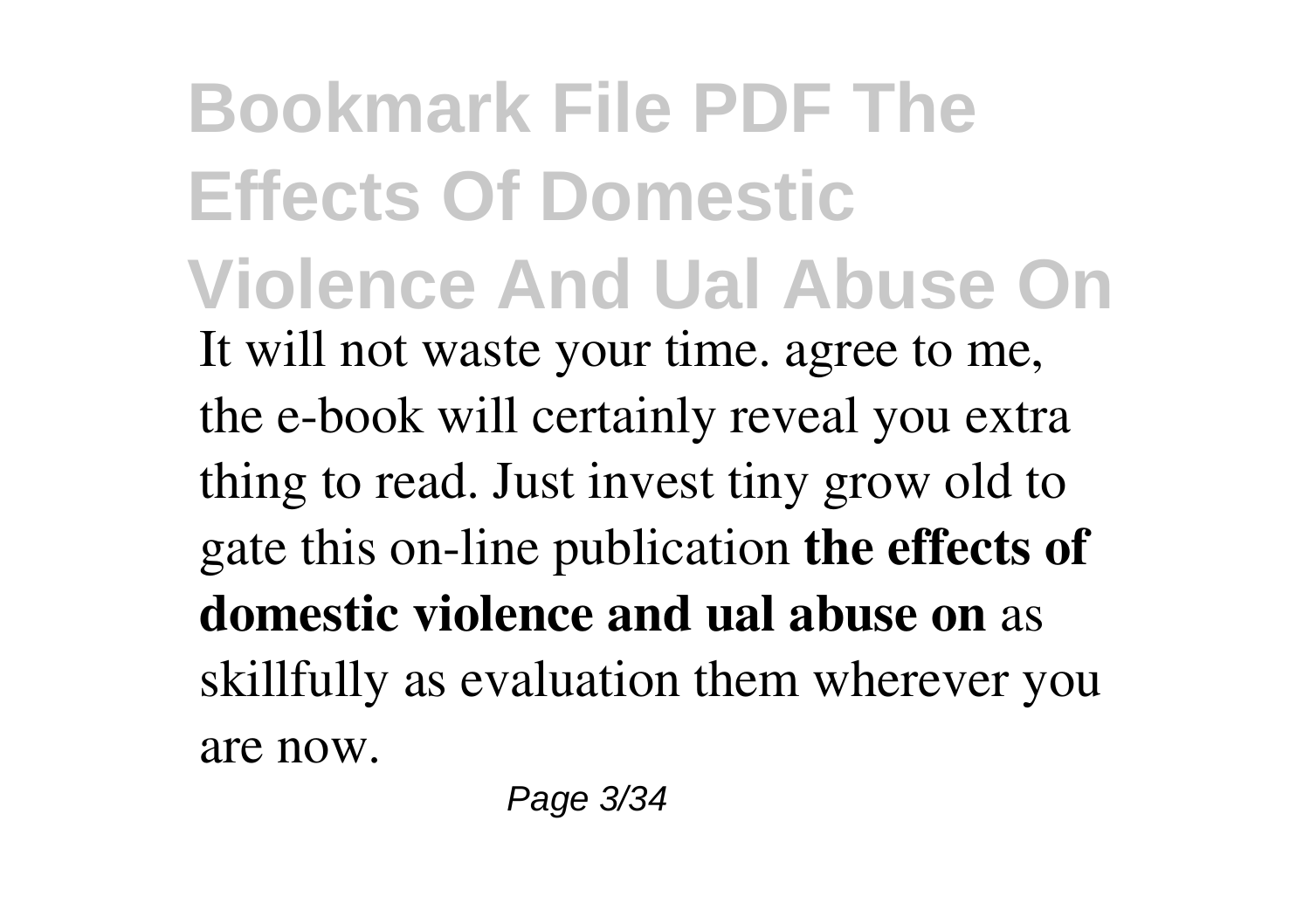**Bookmark File PDF The Effects Of Domestic Violence And Ual Abuse On** *The Effects of Intimate Partner Violence on Mental Health 4 Most Common Impacts of Domestic Violence on Mental Health* The Effects of Narcissistic Abuse in Domestic Violence The Effects of Domestic Violence on Children *DOMESTIC VIOLENCE: IMPACT ON* Page 4/34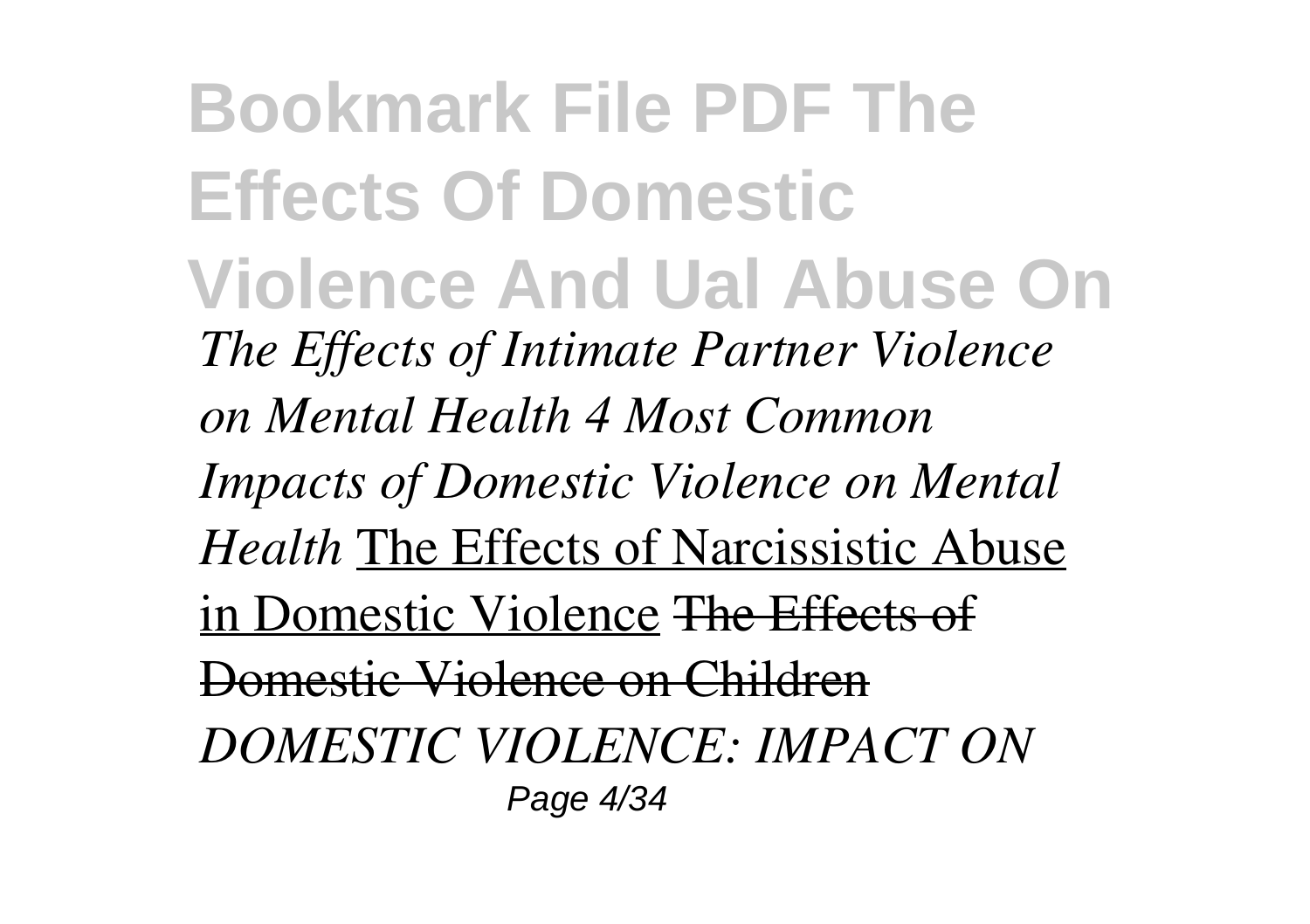*CHILDREN Physical Abuse and Its Long Term Effects | Kati Morton How Domestic Violence Impacts Children | Child Anxiety Brainwashing in Domestic Violence* Impact of Trauma, Violence and Abuse on Health Video – Brigham and Women's Hospital Rethinking Trauma: What Youth From Domestic Violence Have to Teach Page 5/34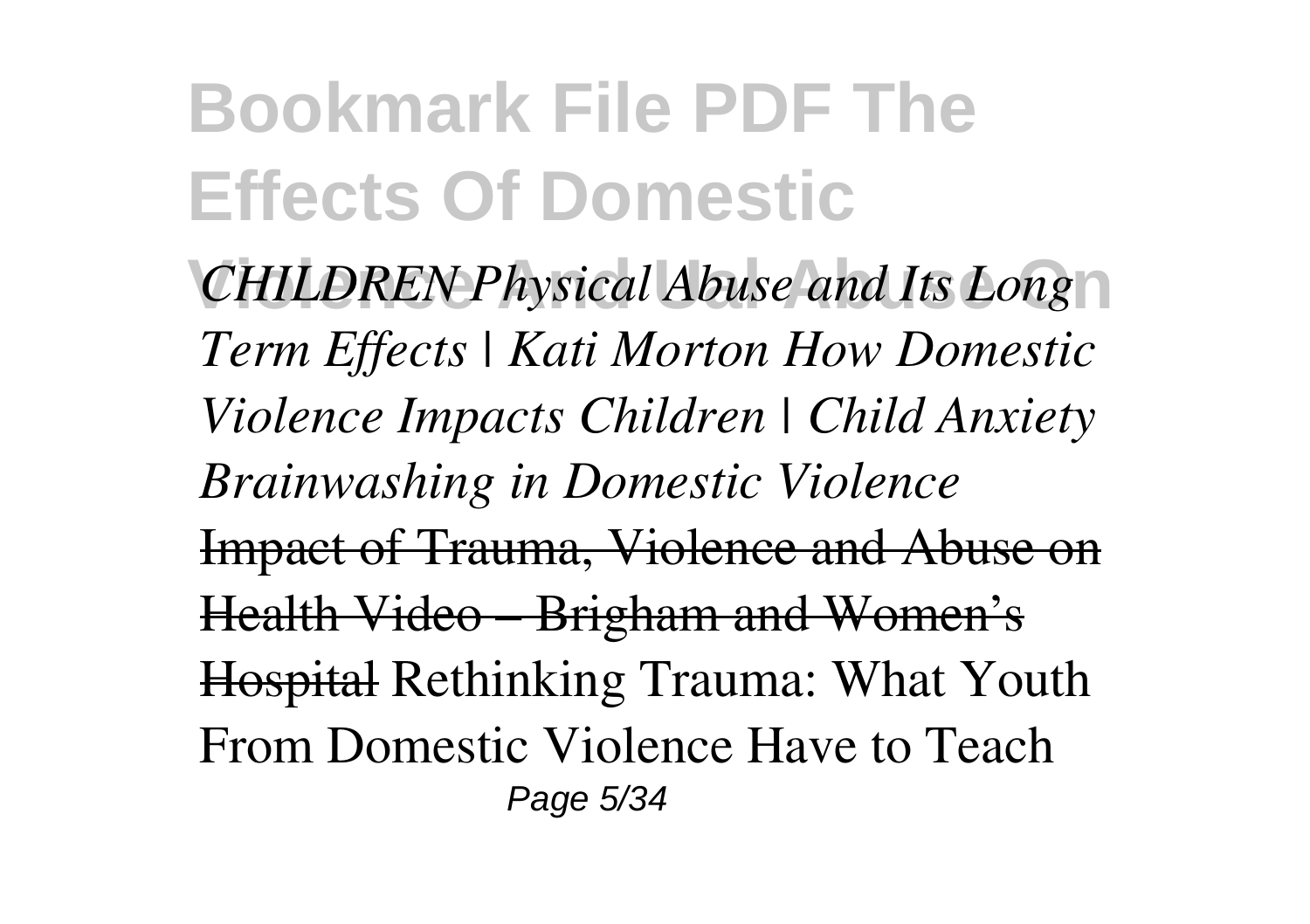**Visit Tracey Pyscher | TEDxWWU Side** n *Effects of Domestic Violence* 7 Ways Childhood Trauma Follow You Into Adulthood Warning Signs Of An Abusive Relationship Becoming Violent or Ending in Homicide Was I abused? Childhood PTSD Info And Test **Domestic Violence Psychology of Abusers** 10 Traits of Toxic Page 6/34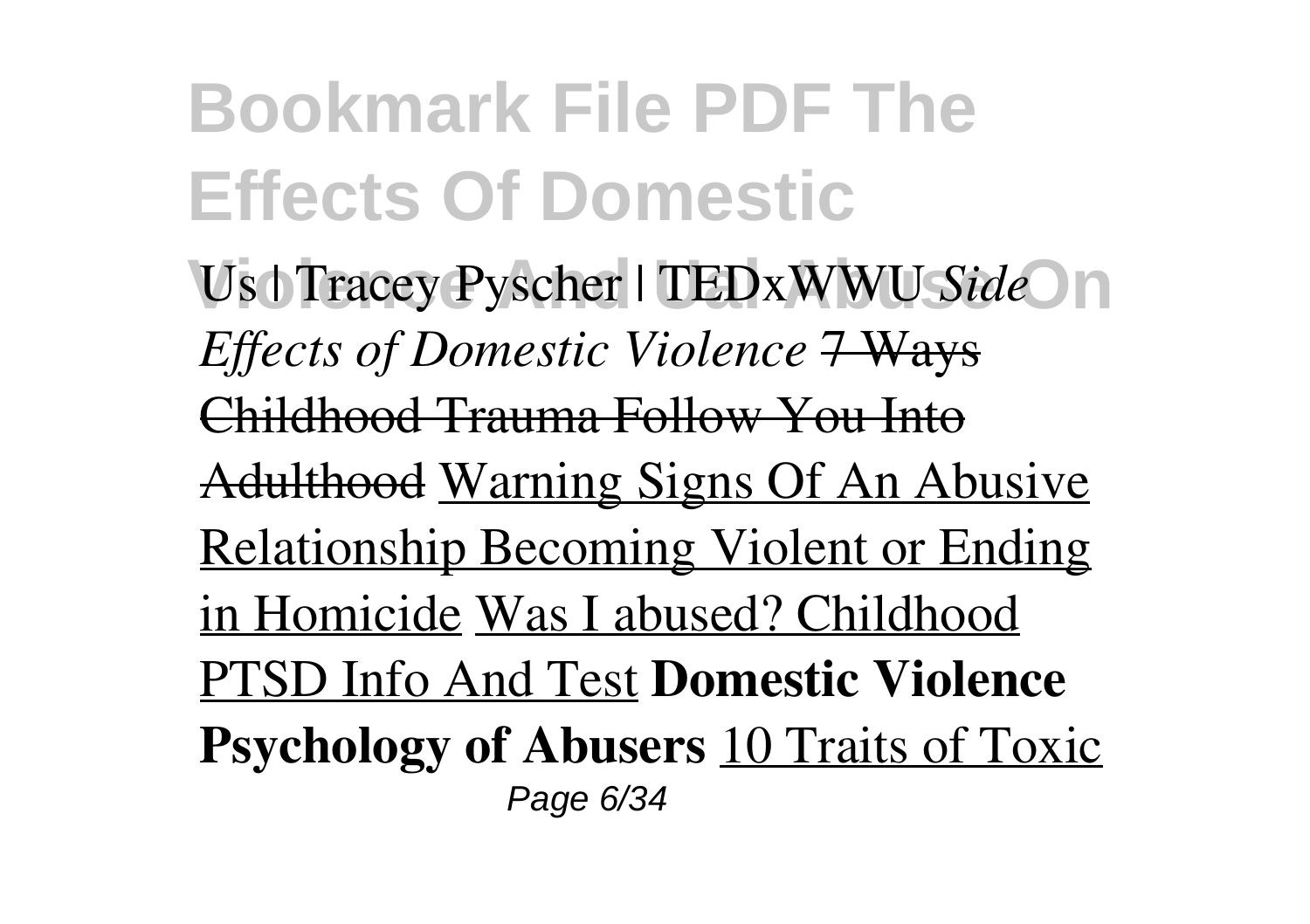**Bookmark File PDF The Effects Of Domestic** Parents Who Ruin Their Children's Lives Educate yourself on this! | Stephanie Lyn Coaching **Abused in Silence - Domestic Violence | Full Documentary - HD** Domestic Violence Educational Video What Can Domestic Violence and Child Abuse Victims Do? - The Book of Sean **Impacts of Domestic Violence on** Page 7/34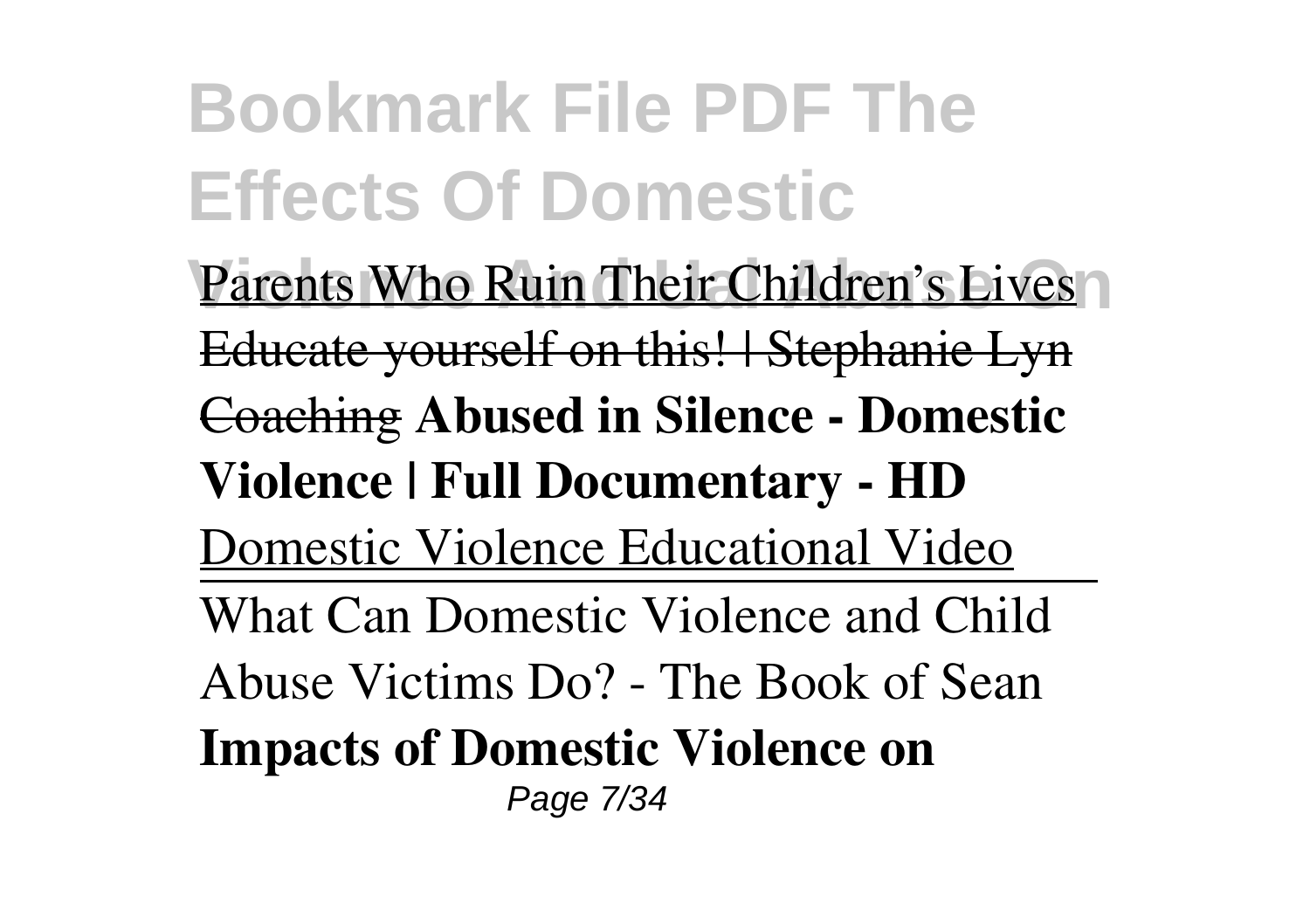**Children** Dr. Phil Explains the Effects of Domestic Violence on Children Impact \u0026 Dynamics of Domestic Violence *The Impact of Domestic Violence on Children* The Impact of Domestic Violence on Young Children Understanding the Effect of Emotional Triggers, domestic violence, Page 8/34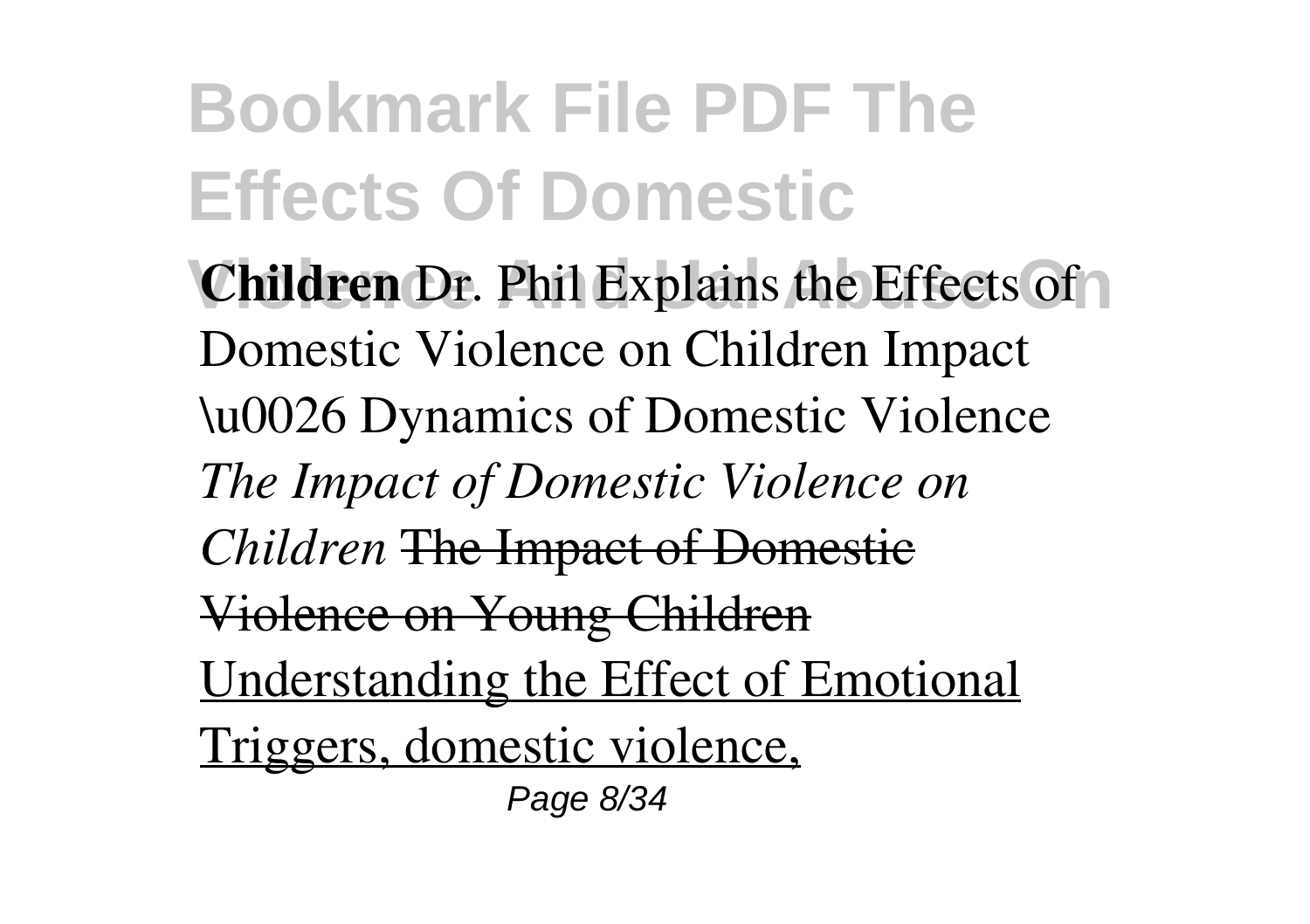**Violence And Ual Abuse On** workbook,book, coronavirus The Effects of Domestic Violence on Children and Parenting The Effects Of Domestic Violence

What are common physical effects of domestic violence? Bruises Bruises on or around the eyes Red or purple marks at the neck Sprained or broken wrists Chronic Page  $9/34$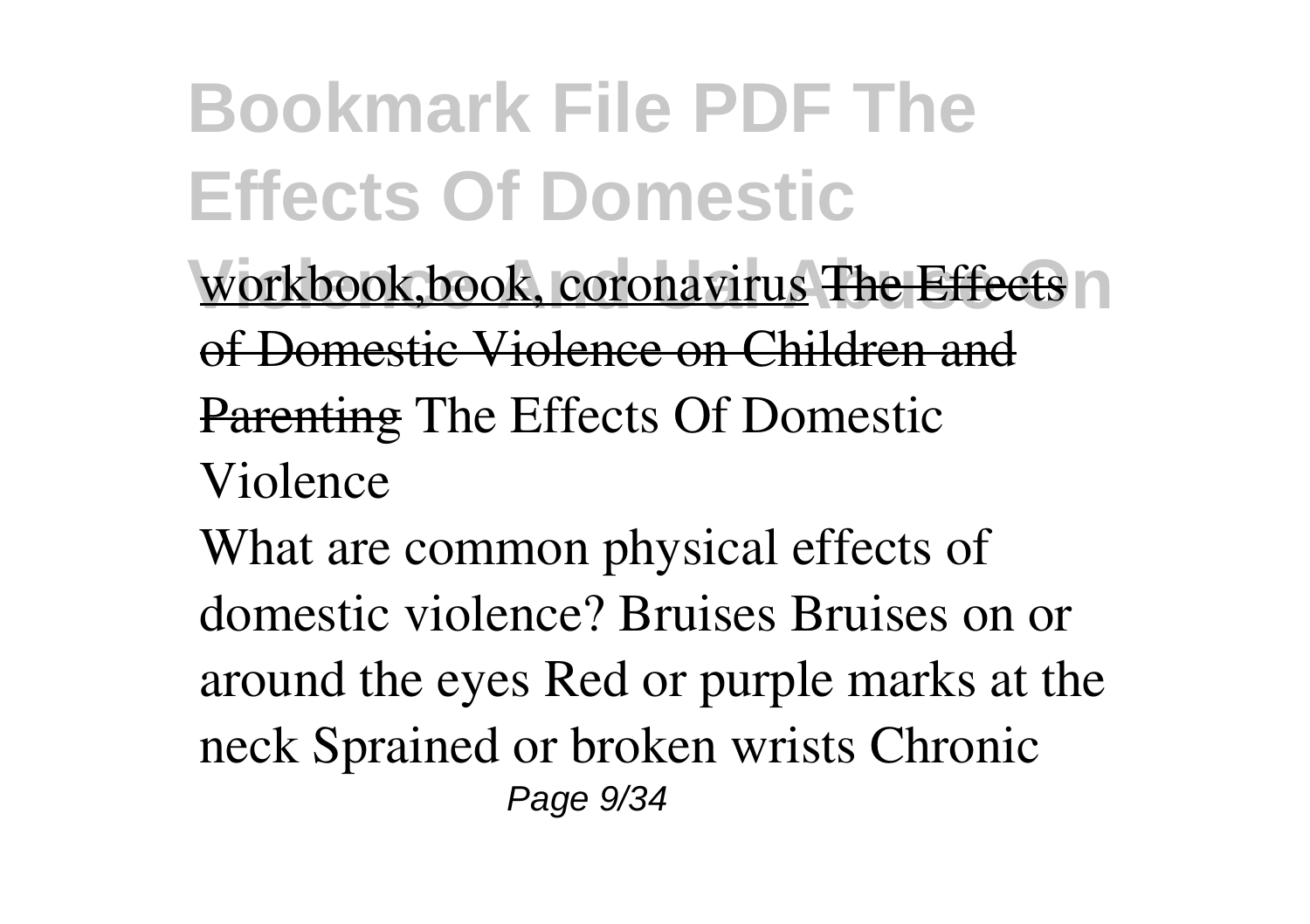fatigue Shortness of breath Muscle tension Involuntary shaking Changes in eating and sleeping patterns Sexual dysfunction Menstrual cycle or ...

Effects of Domestic Violence | Joyful Heart Foundation Children who grow up in violent Page 10/34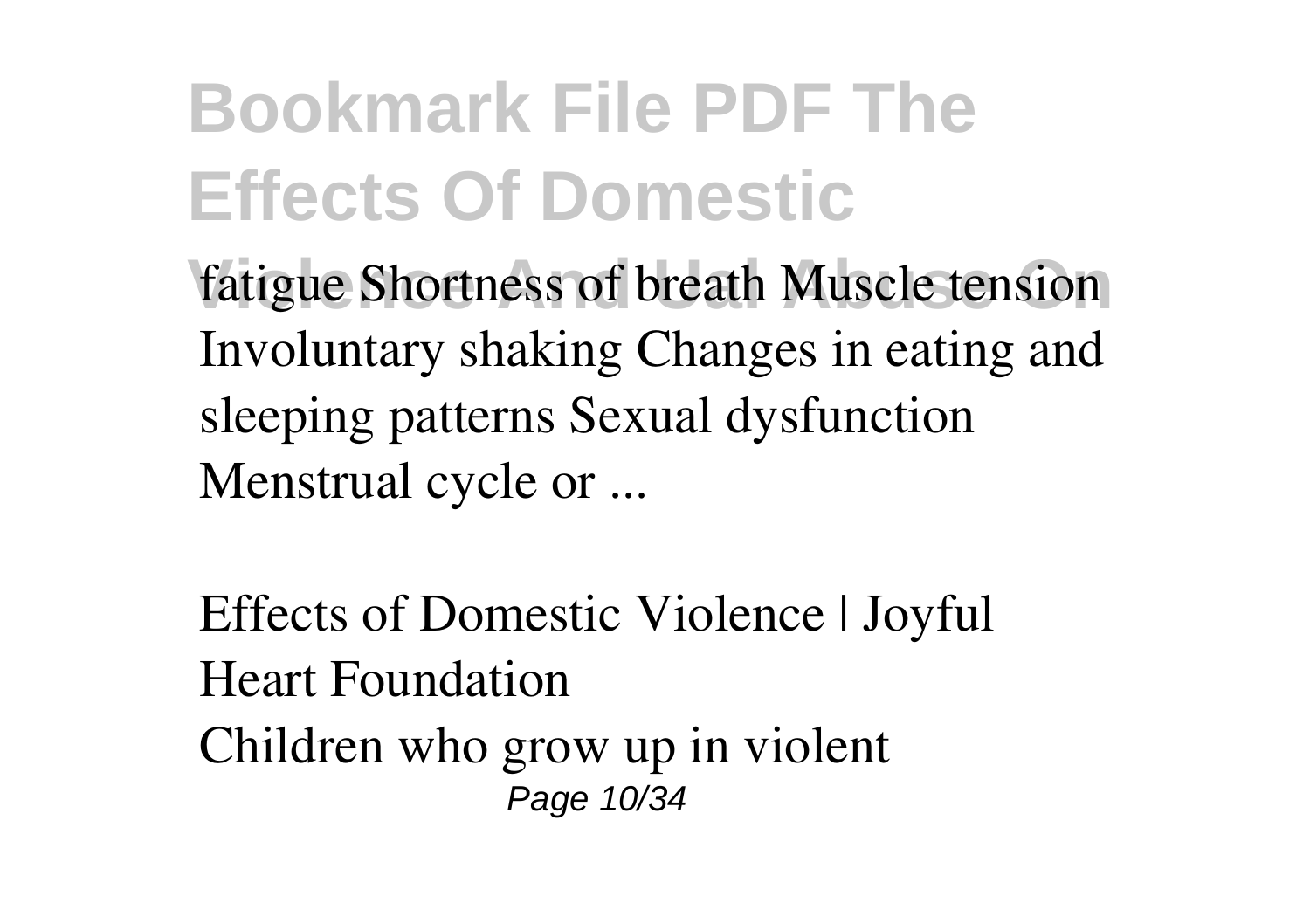**households may exhibit a host of adverse** behaviors and emotions, including: Become violent themselves in response to threats (in school or at home) Attempt suicide Use drugs and abuse alcohol Develop eating disorders Abuse themselves (i.e. cutting) Anxiety and ...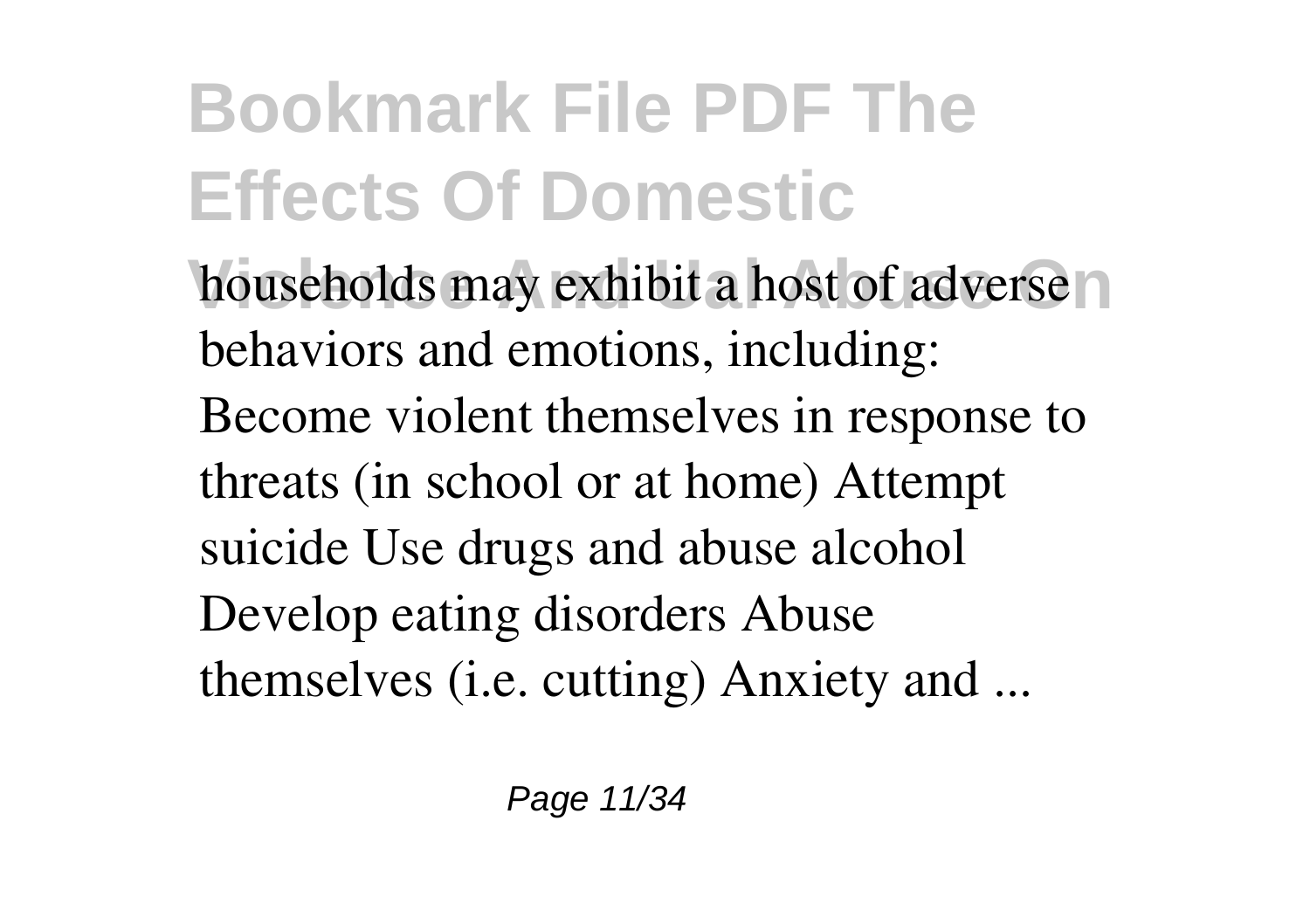- **Effects of Domestic Violence, Domestic In** Abuse on Women and ...
- The nature and impact of domestic abuse Inequalities. Poverty: Women in poverty are particularly likely to experience the most extensive violence and abuse in... Health. An examination of the results of the Adult Psychiatric Morbidity Survey Page 12/34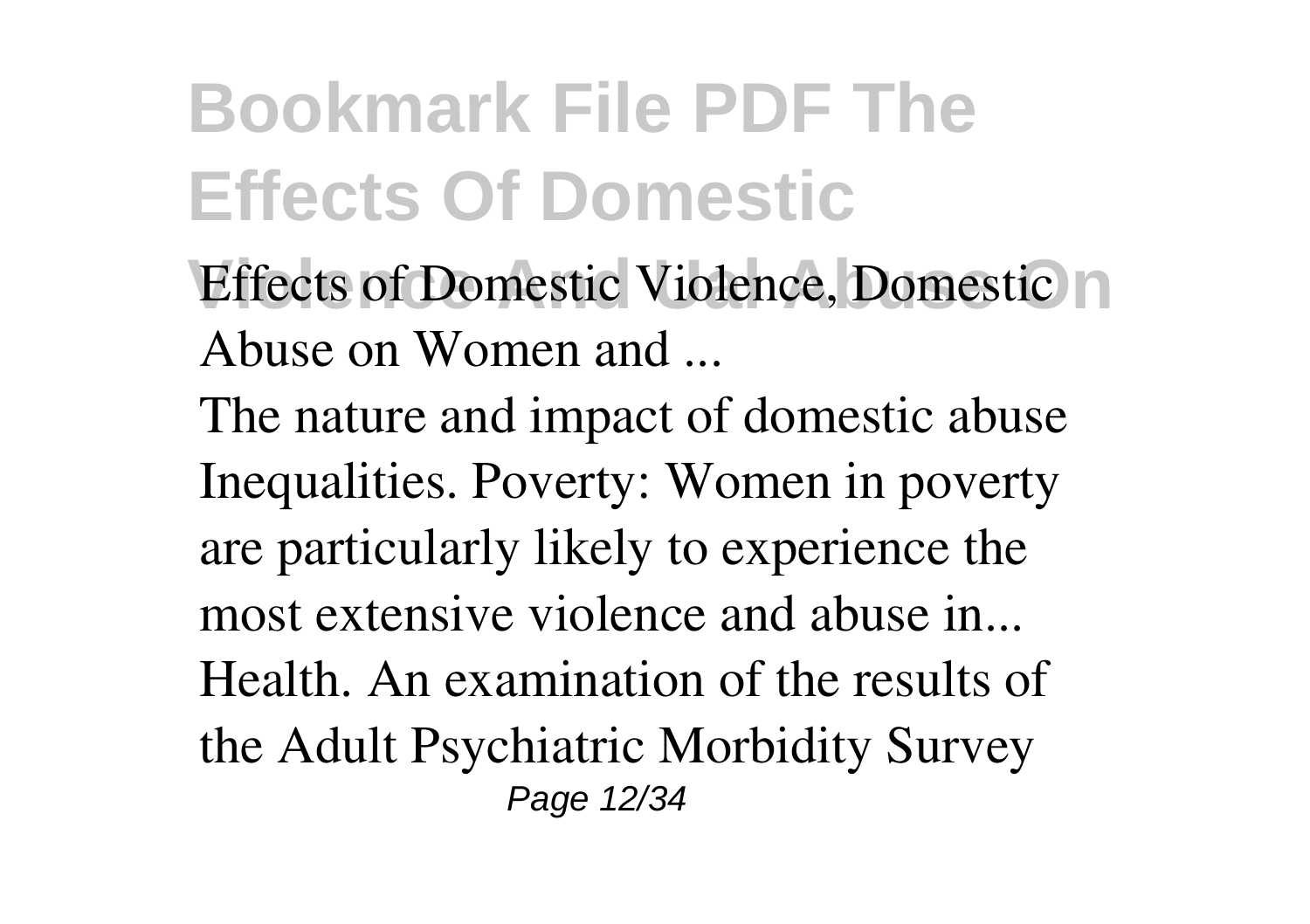revealed that  $75\%$  of women in the....  $\bigcap$  n Financial abuse. ...

The nature and impact of domestic abuse - Womens Aid Psychological Effects of Domestic Violence: Depression, Loss of hope in the future, Suicidal behavior, Anxiety, Low Page 13/34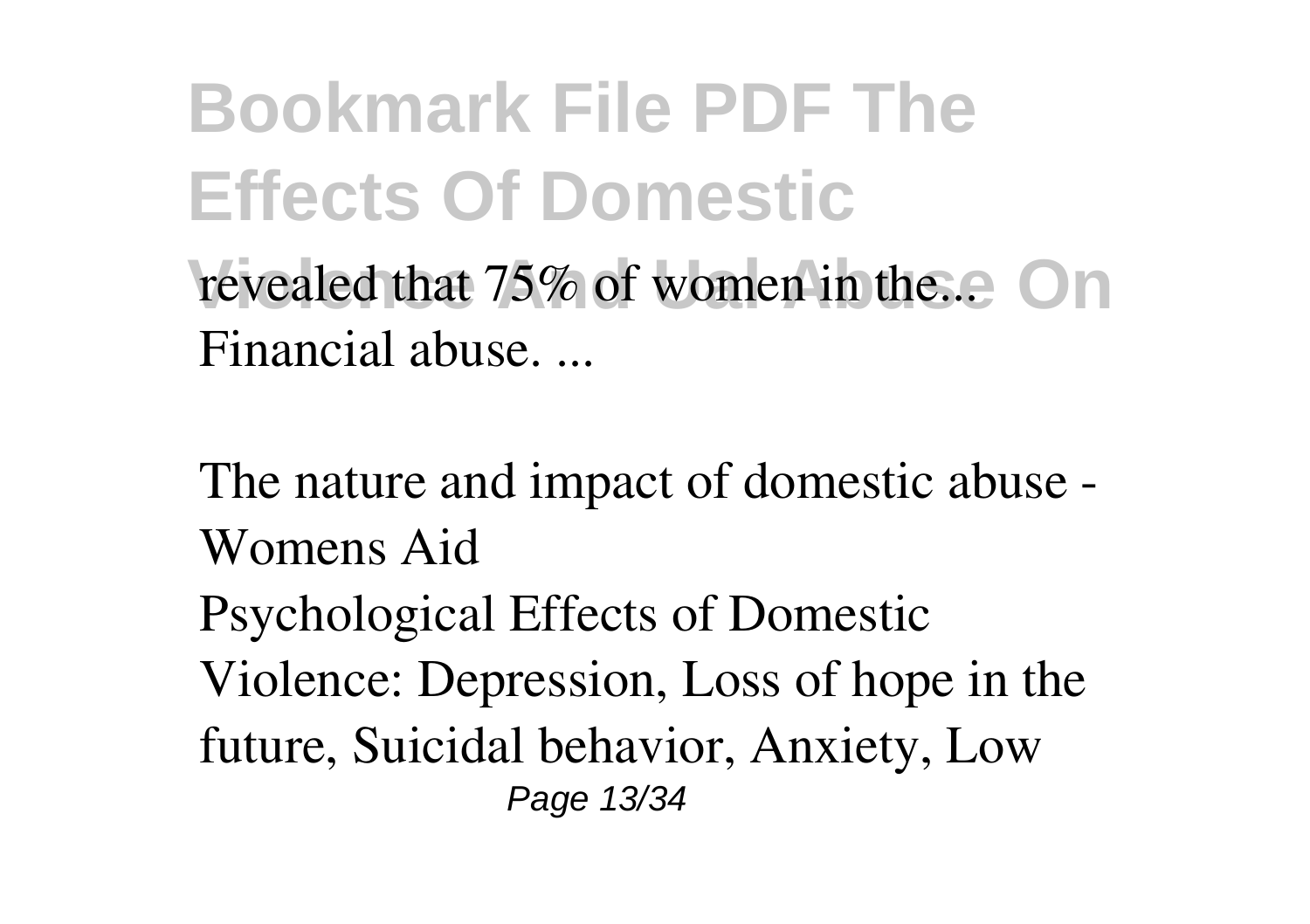**Bookmark File PDF The Effects Of Domestic Self-esteem, Inability to trust, Fear of On** intimacy, Sleep disturbances, Inability to concentrate, Flashbacks

The Physical And Emotional Effects of Domestic Violence Effects of domestic violence on women An abused woman lives in fear, unable to Page 14/34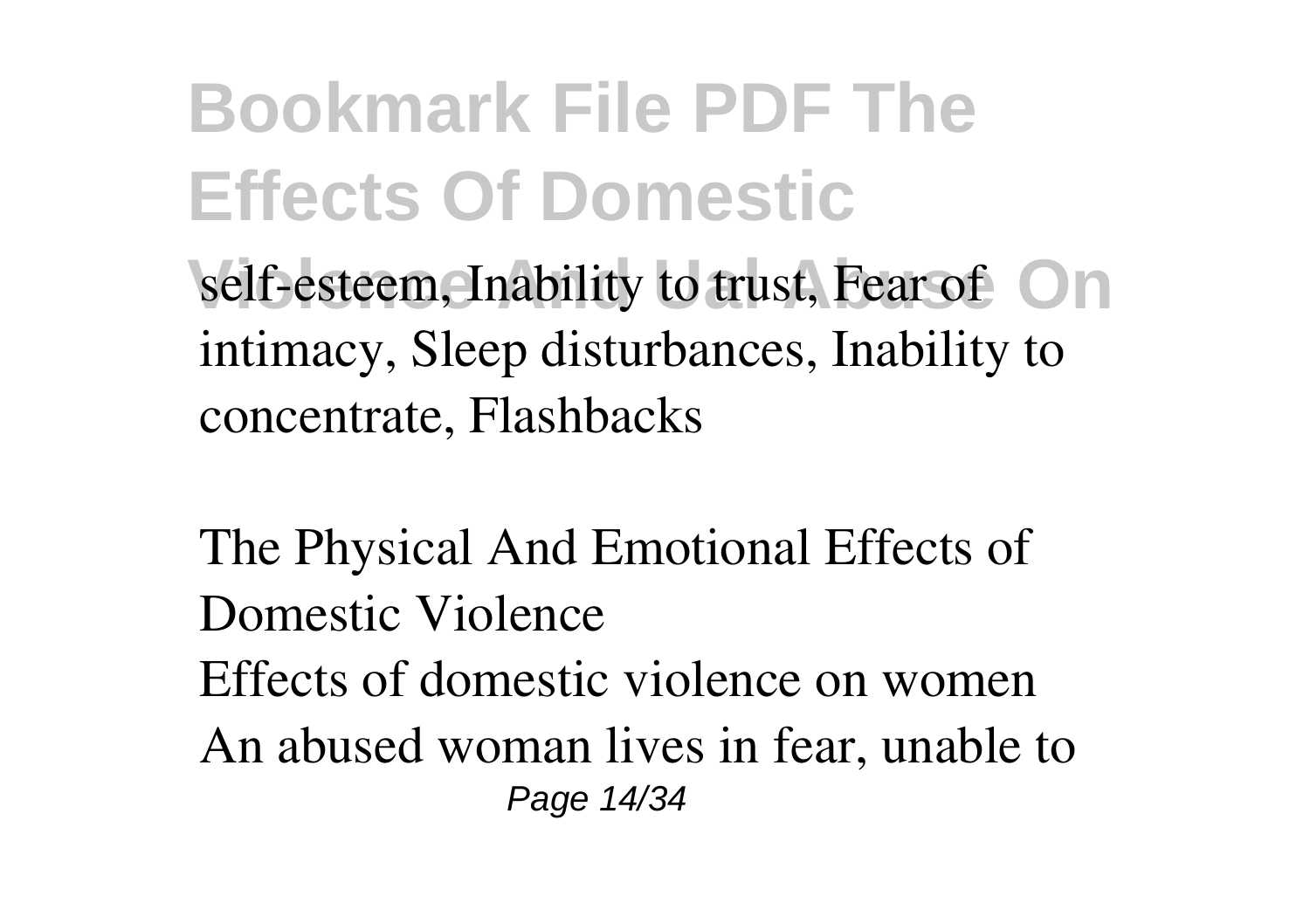predict when the next attack will come. **On** She may become isolated from friends and family, and increasingly dependent on her abuser. In these circumstances it can be very hard to make sense of what is really happening.

Effects of domestic violence on women - Page 15/34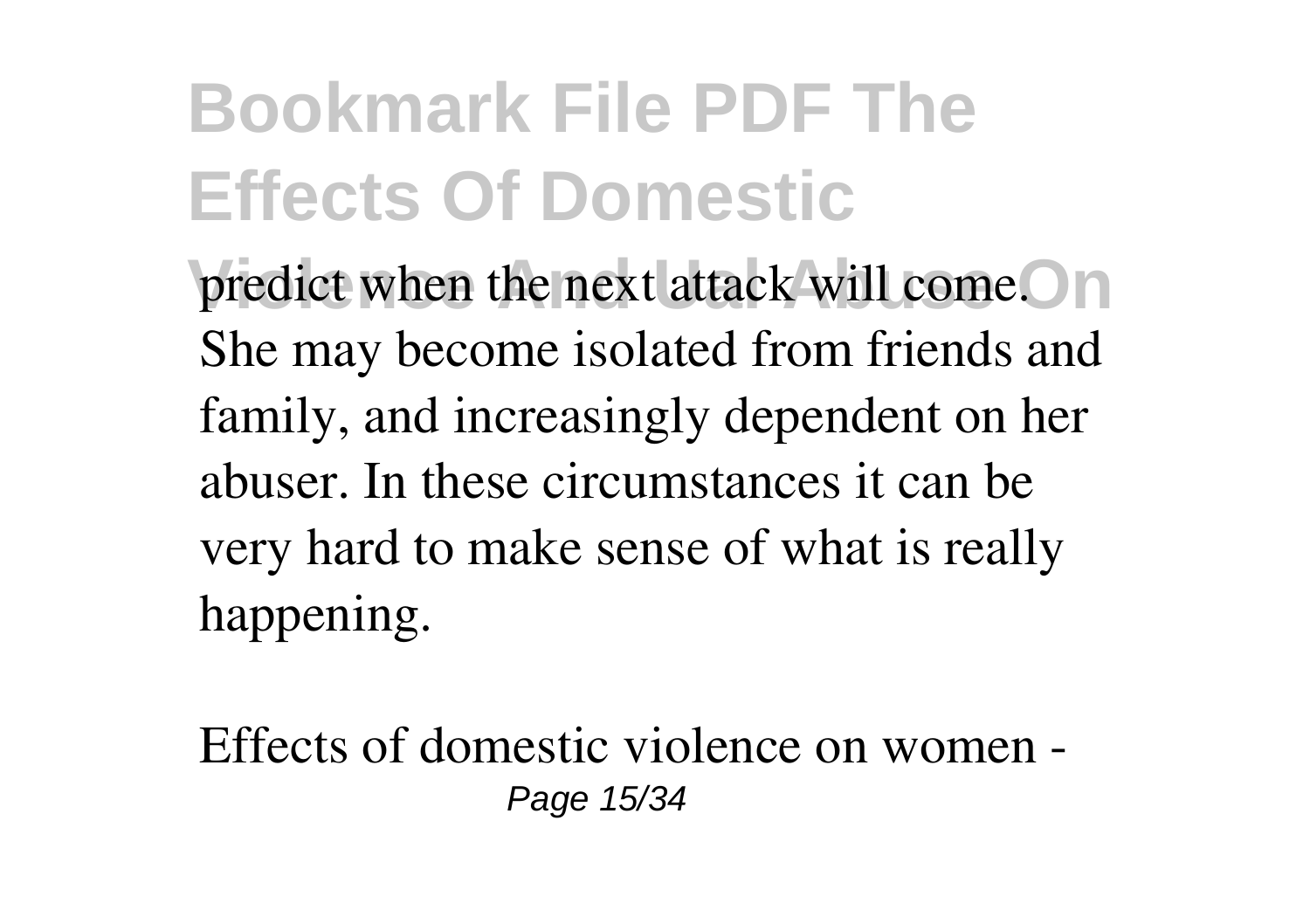**Bookmark File PDF The Effects Of Domestic Refuge Charity .... Ual Abuse On** Domestic violence is a traumatic event, so much so that there were children diagnosed with Post Traumatic Stress Disorder, emotional numbing is a common effect. According to the childhood trauma center when children grow up in a violent household they are twice as likely to be in Page 16/34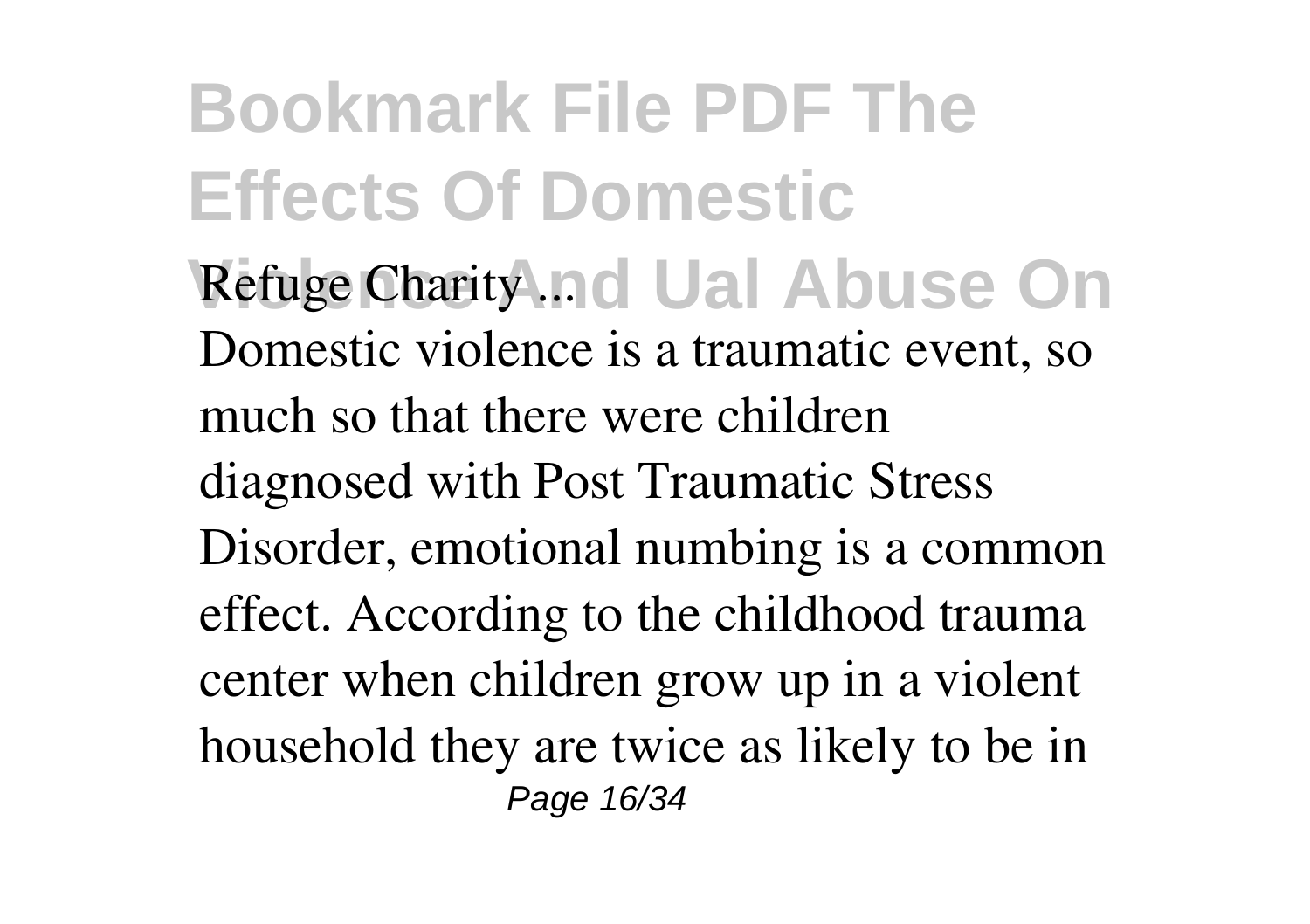**Bookmark File PDF The Effects Of Domestic** one when they are older as well.  $\Box$  Se  $\Box$  n

The Effects of Domestic Violence: Family & Society - Free ...

Children may also experience domestic violence and abuse, or, if they are older, be domestically violent and abusive. People often think that alcohol and mental Page 17/34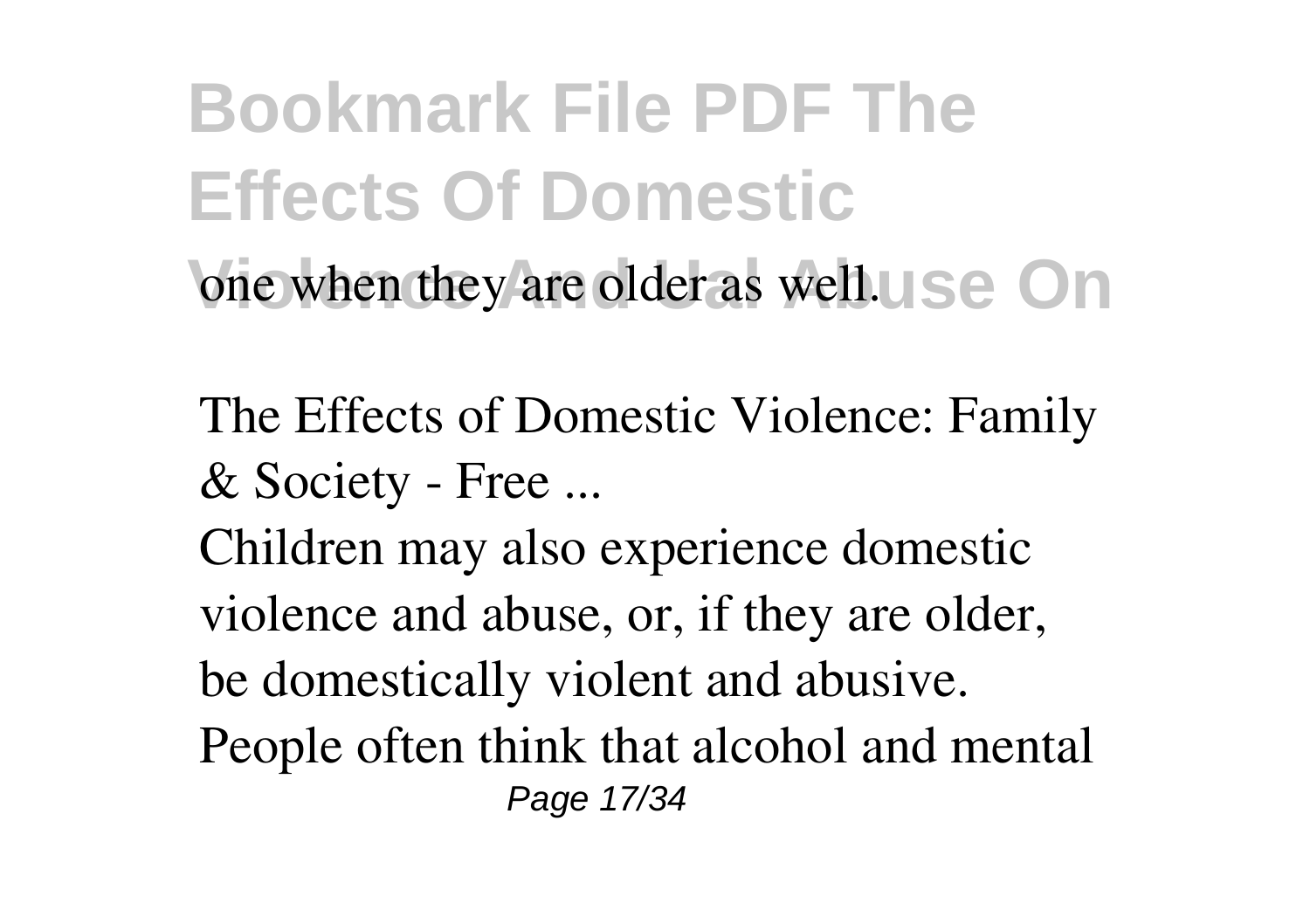**illness can cause person to be violent.** On Alcohol does not cause domestic violence and abuse, but there is evidence that where domestic violence and abuse exists, alcohol is often present.

Domestic violence and abuse - the impact on children and ...

Page 18/34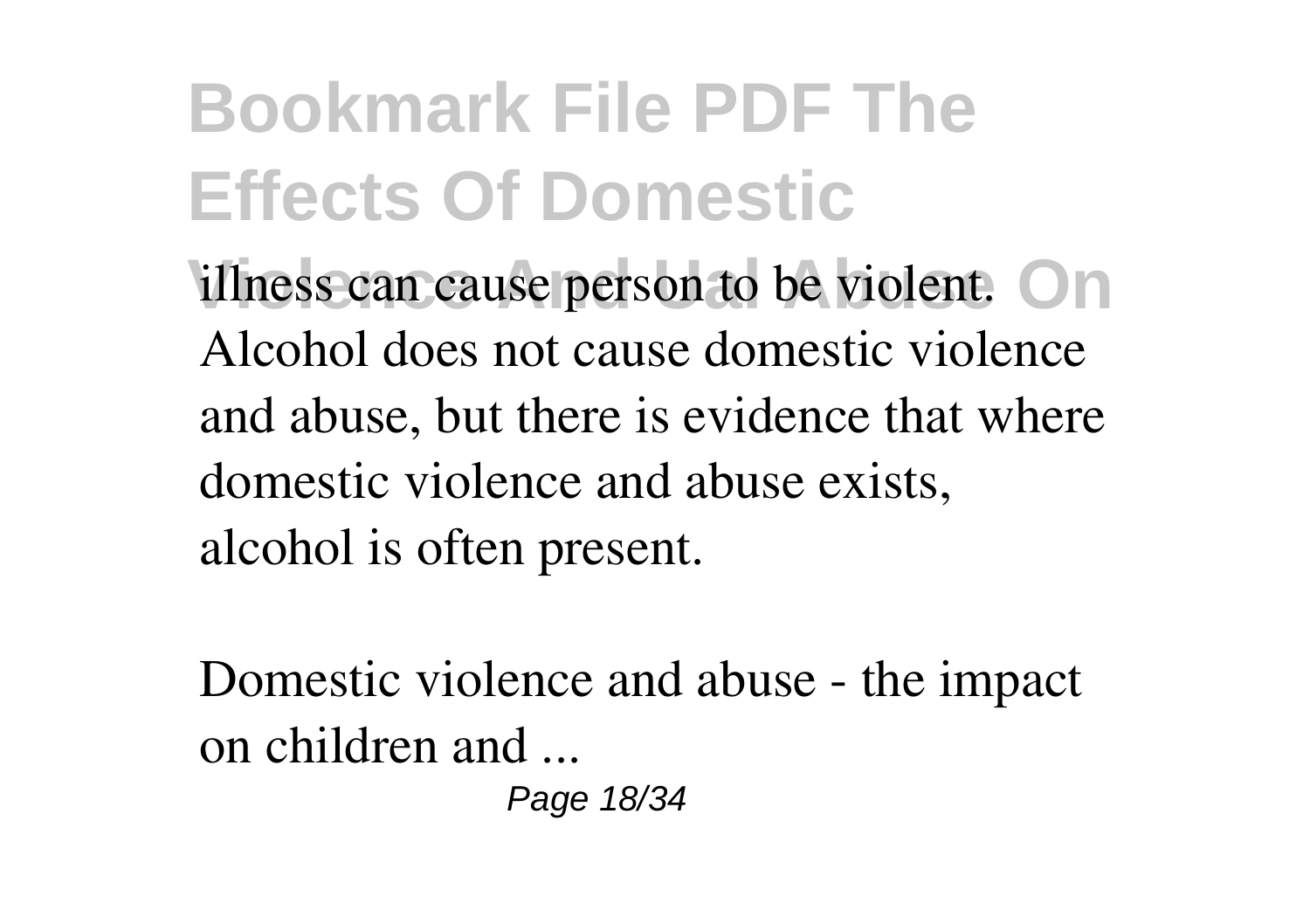**Effects on the victim Death, illness, injury** and disability — domestic and family violence is the leading cause of death, illness and disability for women aged under 45 Emotional and psychological trauma — the devastating impact on an individual's physical, mental and emotional health including depression, Page 19/34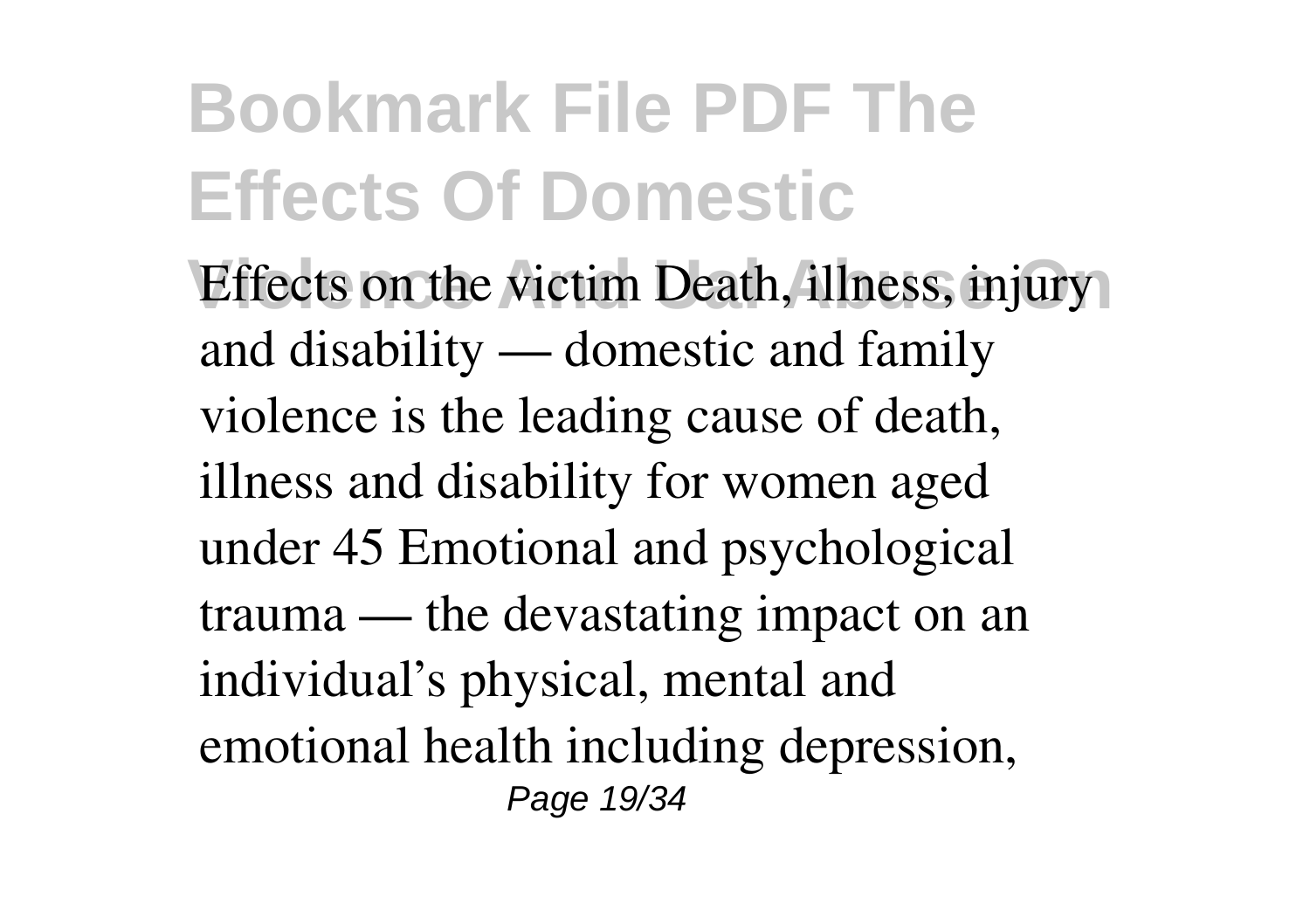**Bookmark File PDF The Effects Of Domestic** shame, anger and suicide **Abuse On** 

The effects of domestic violence | Family & Community Services What are the short-term effects of domestic violence or abuse on children? Children in homes where one parent is abused may feel fearful and anxious. They Page 20/34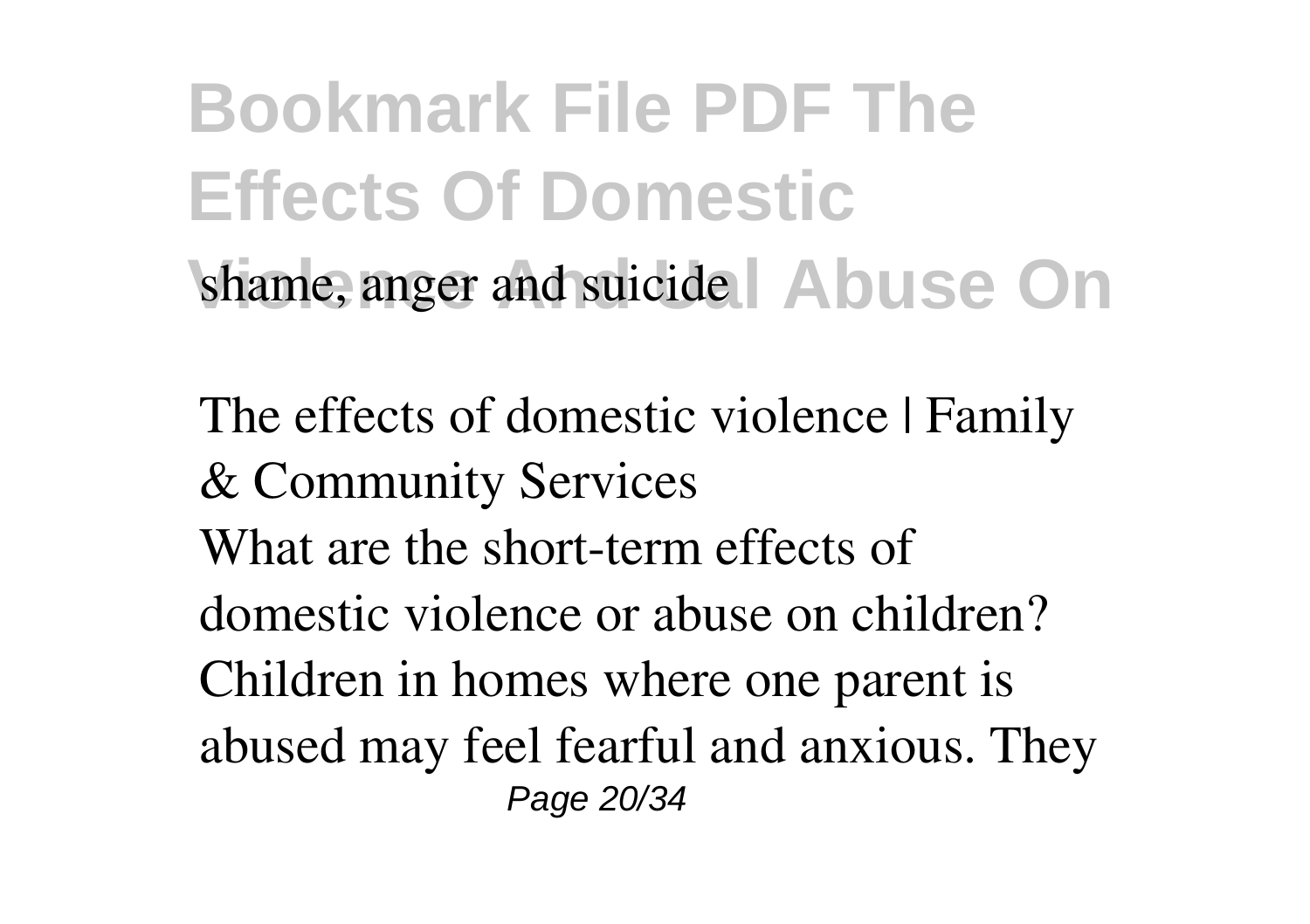may always be on guard, wondering when the next violent event will happen. 3 This can cause them to react in different ways, depending on their age: Children in preschool.

Effects of domestic violence on children I womenshealth.gov Page 21/34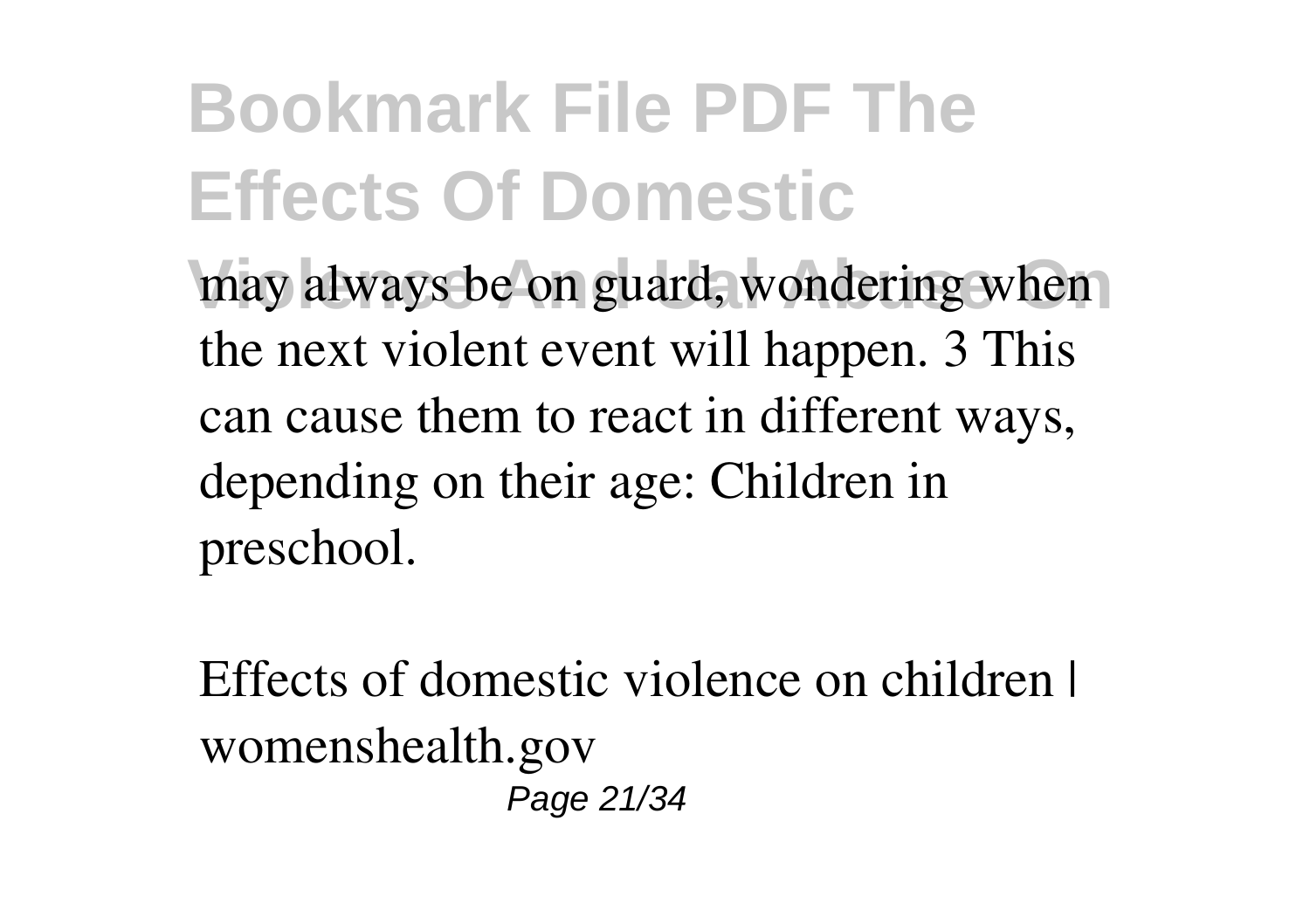**Domestic violence has a devastating On** impact on children and young people that can last into adulthood. Domestic abuse services offer specialist emotional and practical support for children and young people affected by domestic abuse.

Impact on children and young people - Page 22/34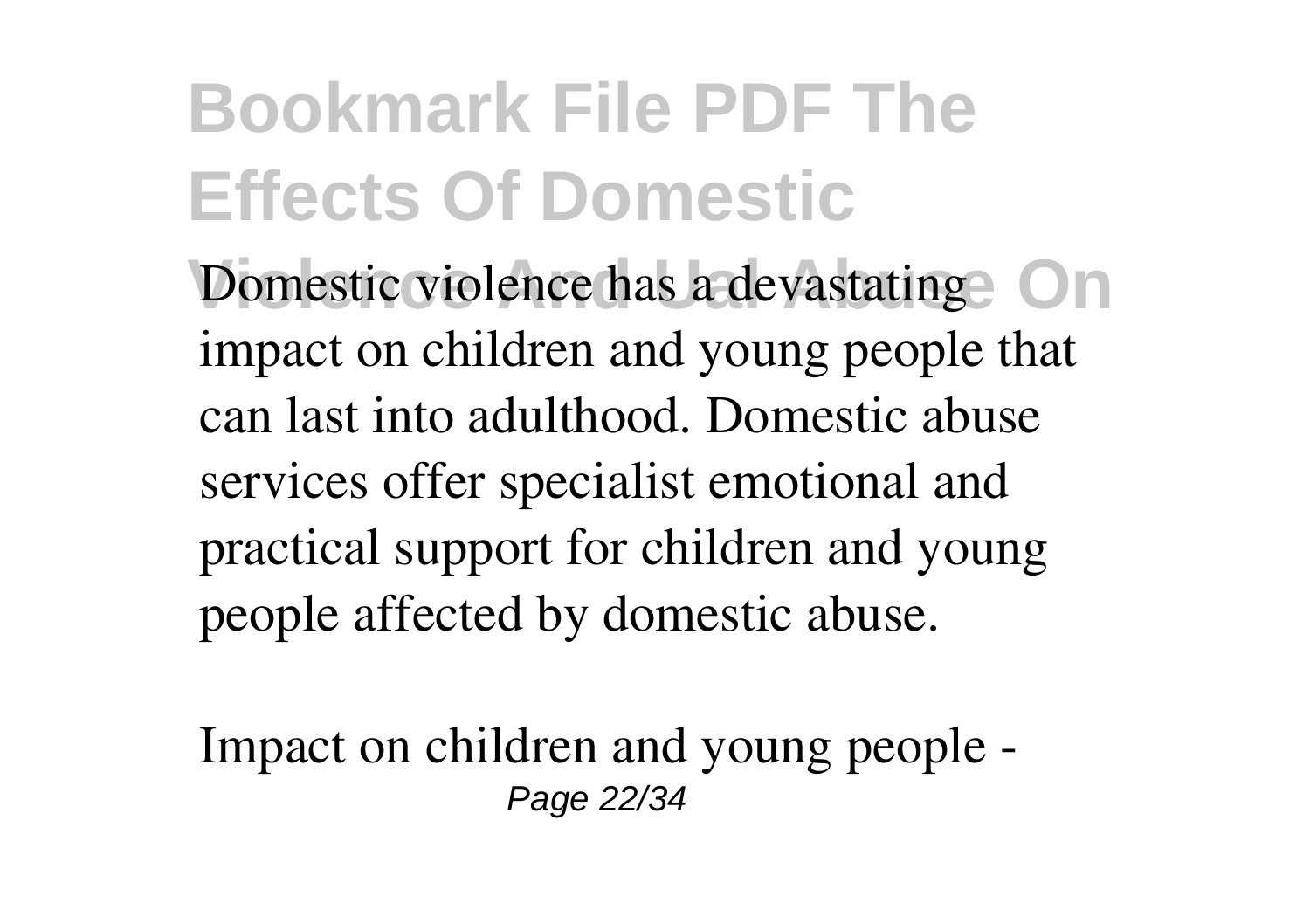**Bookmark File PDF The Effects Of Domestic** Womens Aid And Ual Abuse On Effects of domestic abuse Living in a home where domestic abuse happens can have a serious impact on a child or young person's mental and physical wellbeing, as well as their behaviour. And this can last into adulthood. What's important is to make sure the abuse stops and that Page 23/34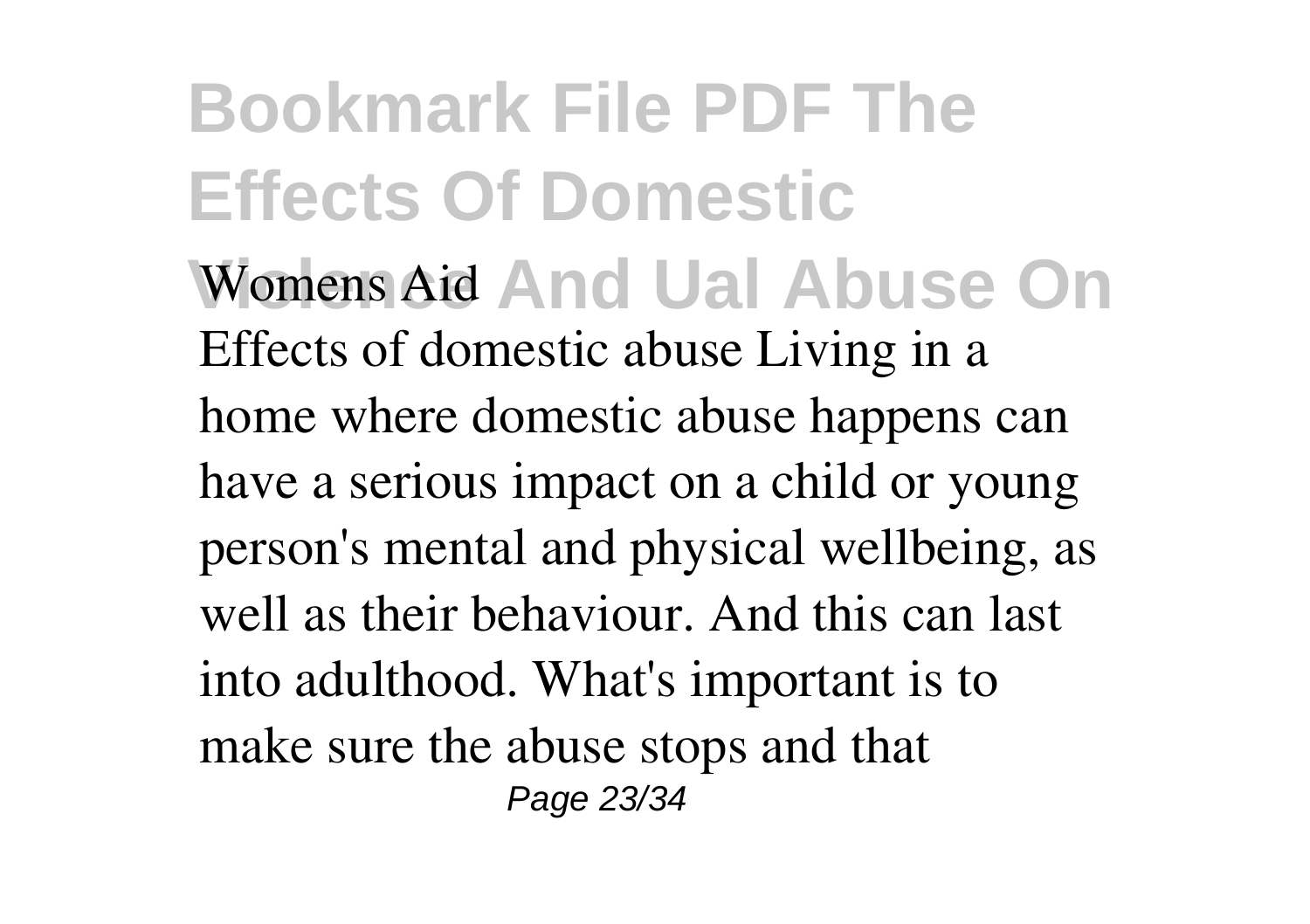children have a safe and stable **USe** On environment to grow up in.

Domestic abuse | NSPCC

Overall, domestic violence appears to be sensitive to how the pandemic alters women's financial position relative to that of men. But the direction of the effect Page 24/34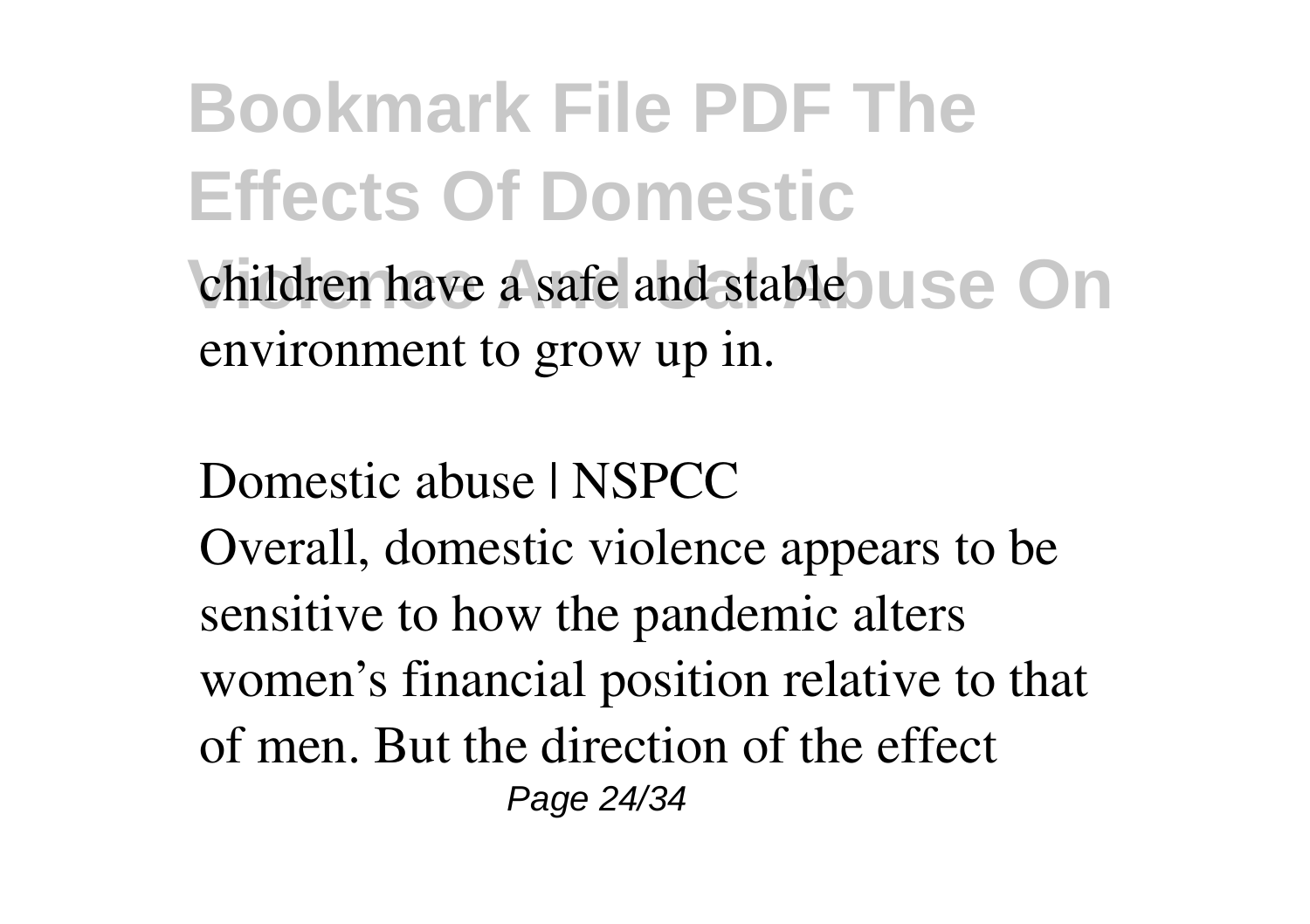appears to depend on underlying gender n equality, conditioned by social norms and women's access to financial independence.

What are the effects of lockdown and recession on domestic ...

Domestic violence may also manifest as Page 25/34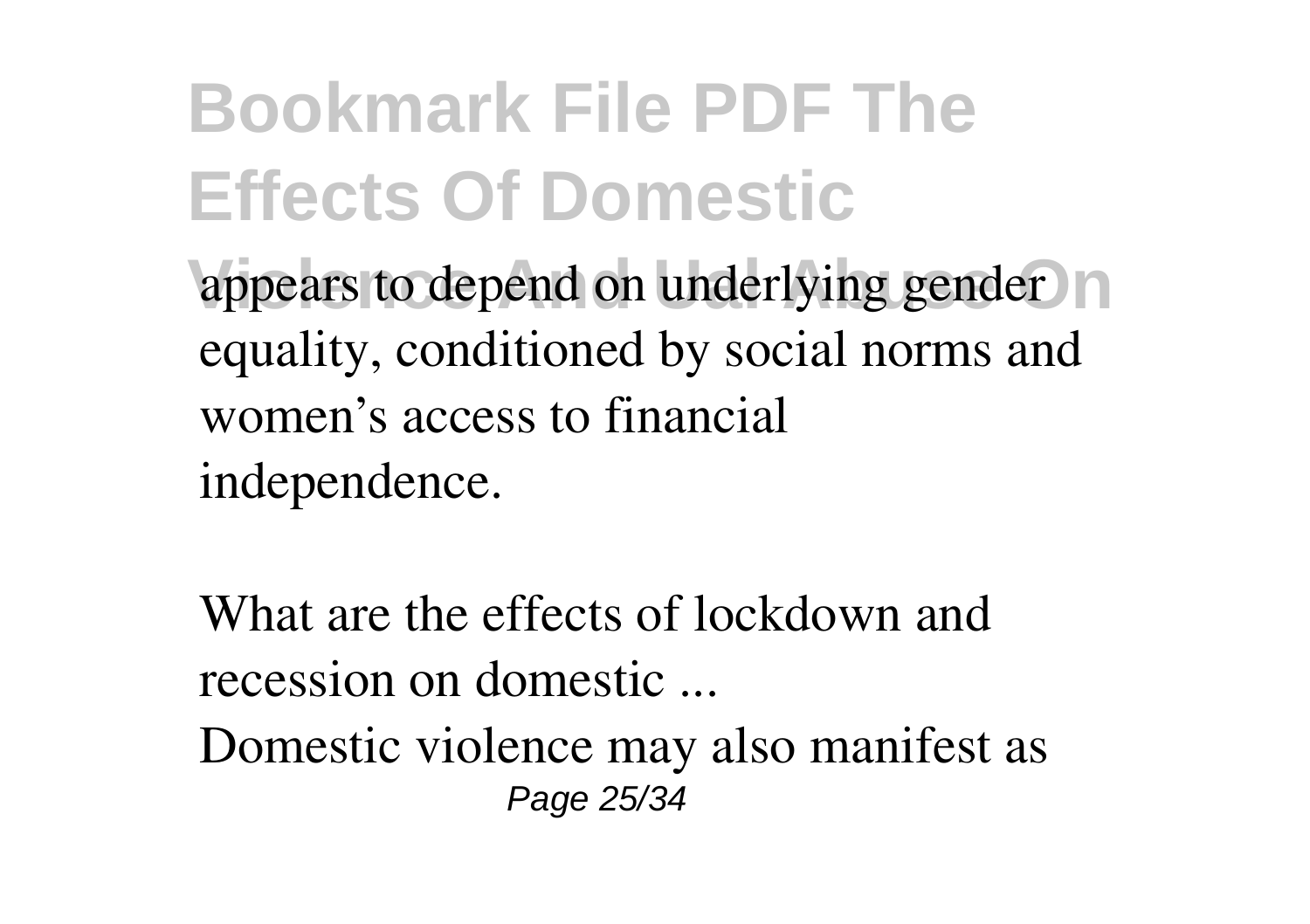**physical symptoms in both children and no** adults alike. For instance, a victim's anxiety may present in the form of diarrhea, nausea, or hives. As children grow into adolescents, their symptoms may also change. Teens and pre-teens who come from a troubling home life may exhibit such symptoms as: Page 26/34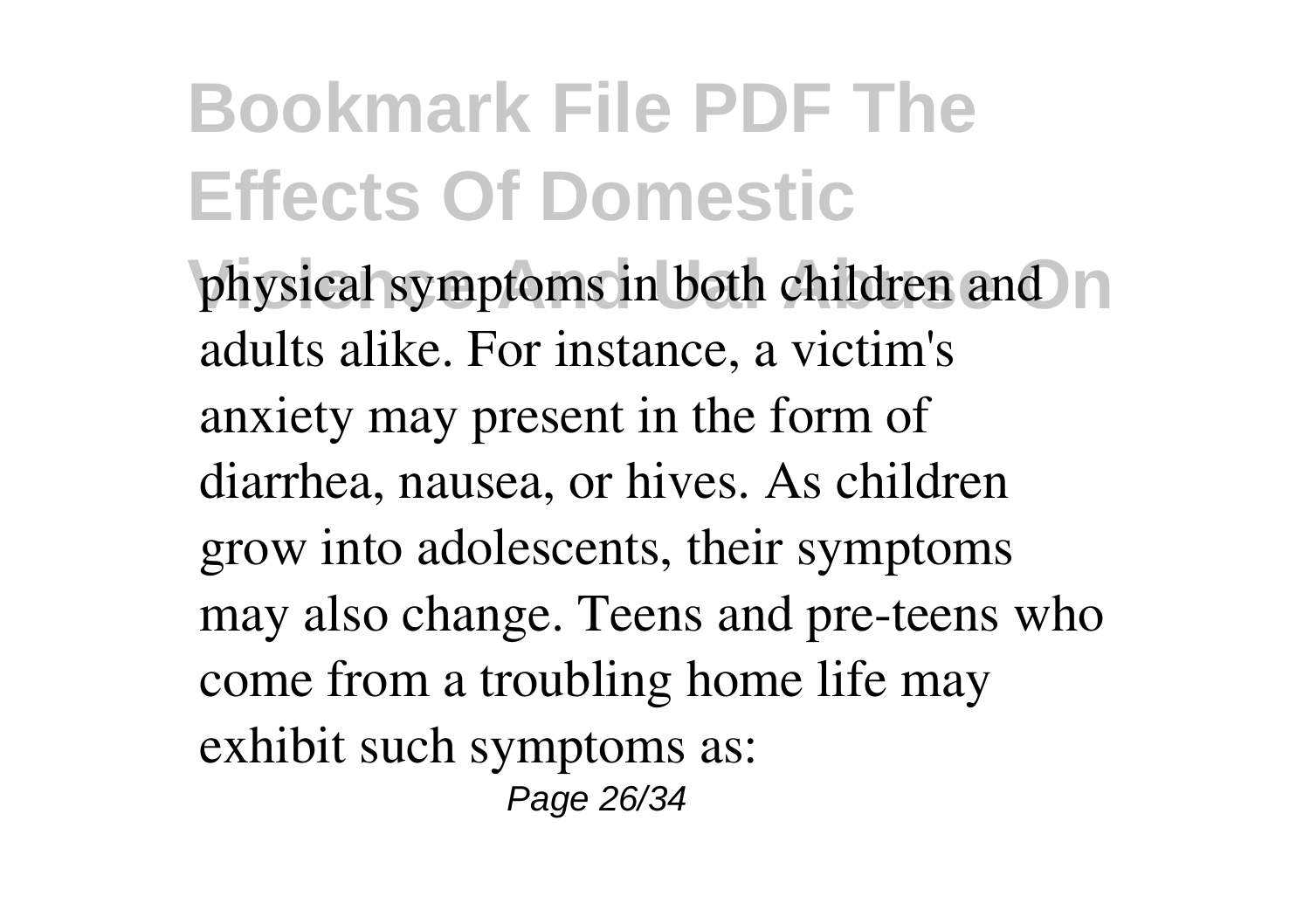**Bookmark File PDF The Effects Of Domestic Violence And Ual Abuse On** What Are The Effects Of Domestic Violence On The Family ... Another consequence of domestic violence can be seen in a tendency to distrust situations and people. Little by little they develop an attitude where everything in society is bad. And, women that have Page 27/34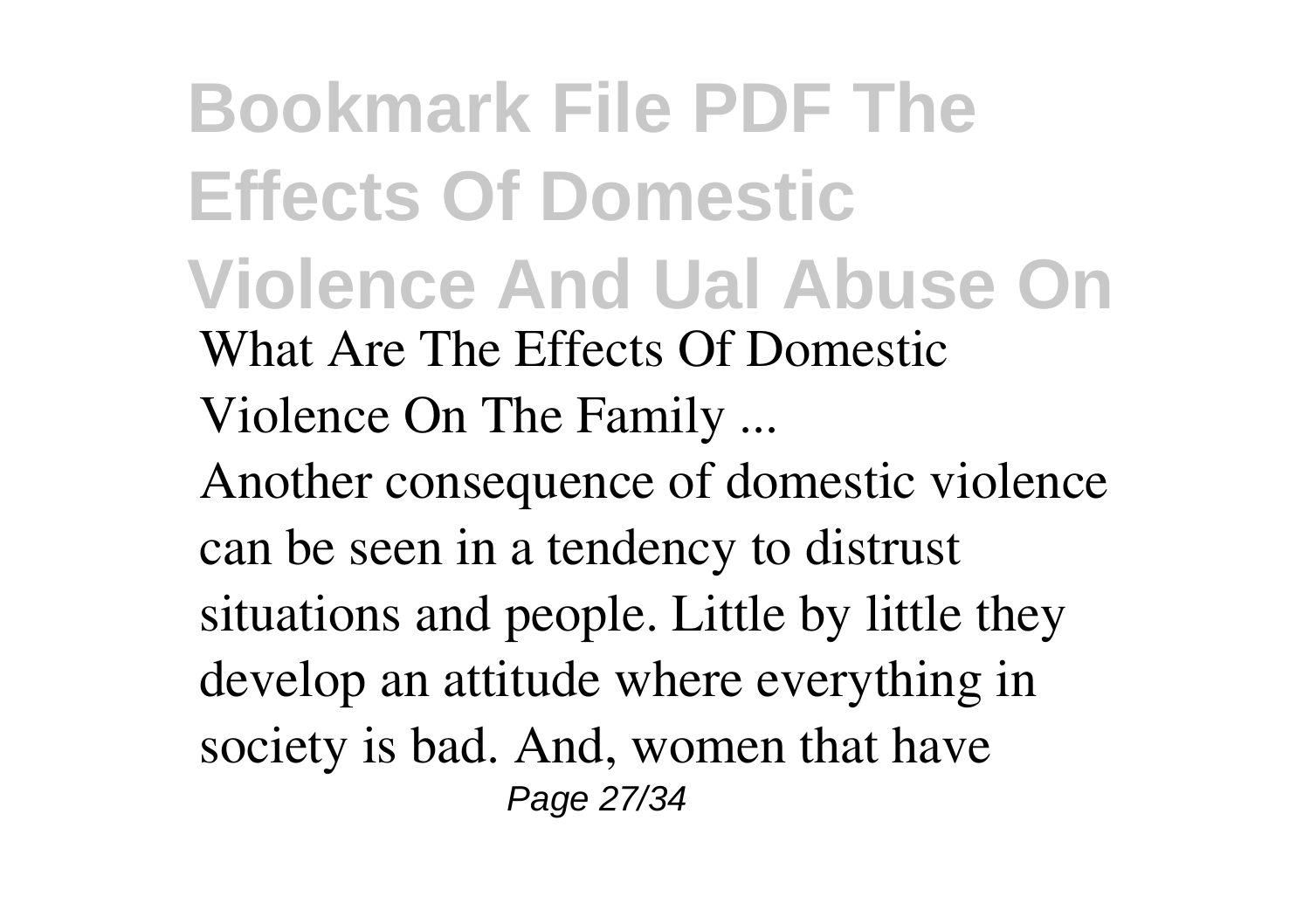experienced this type of violence, feel that they have to keep their defenses up and worry about everything.

- Long-Term Effects of Domestic Violence - Step To Health
- The Effects of Domestic Violence and
- Substance Abuse Domestic violence and Page 28/34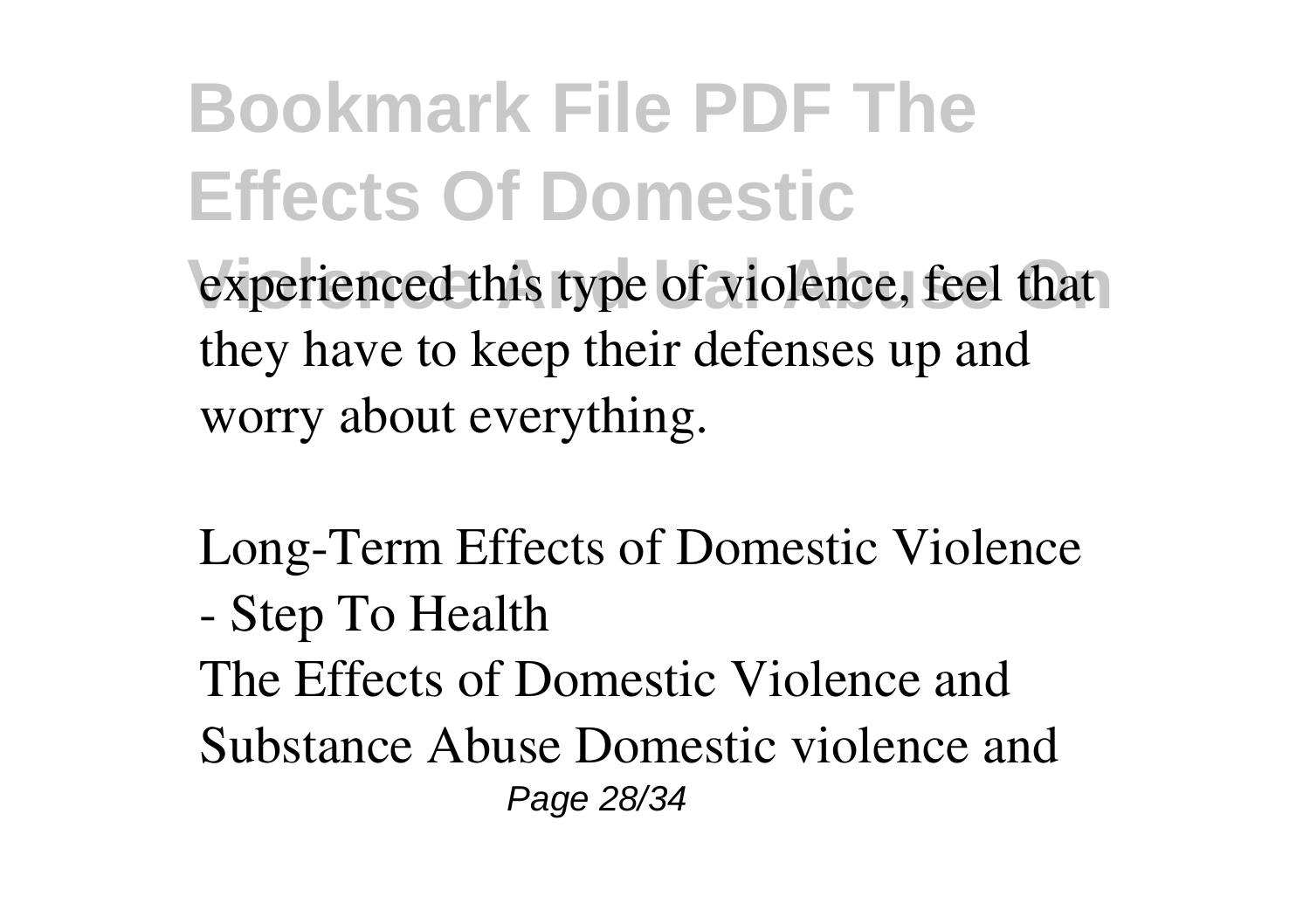**Substance abuse can affect a victim's** On mental health. They are at higher risk of developing mental health disorders needing inpatient domestic violence treatment.

The Between Domestic Violence and Substance Use

Page 29/34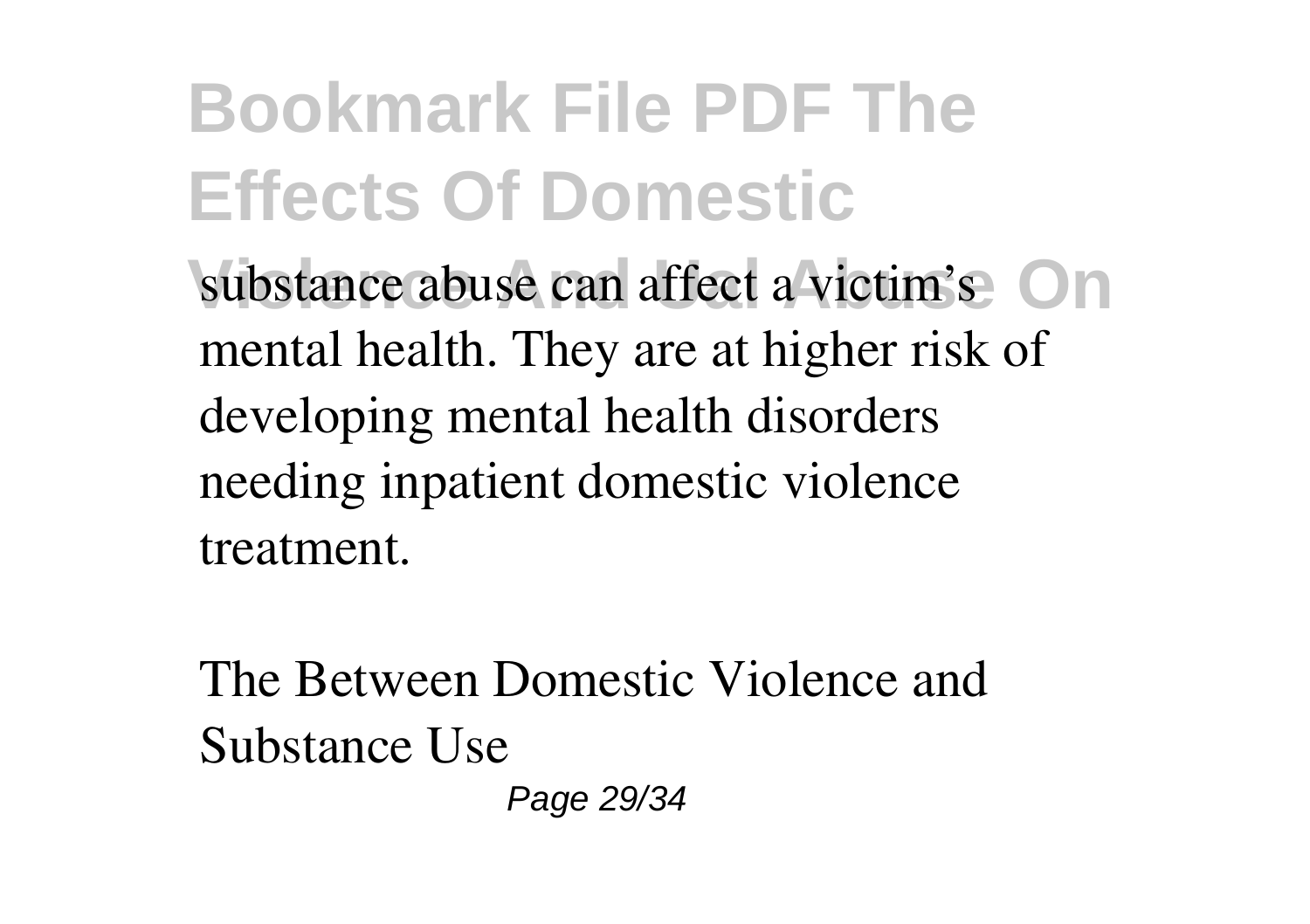**One of the economic effects of domestic in** violence is the loss of long-term productivity for many companies. Victims of domestic violence fail to show up at work, thus also putting a toll on work productivity. It is estimated the net loss regarding work productivity amounts to \$1.14 billion annually. Page 30/34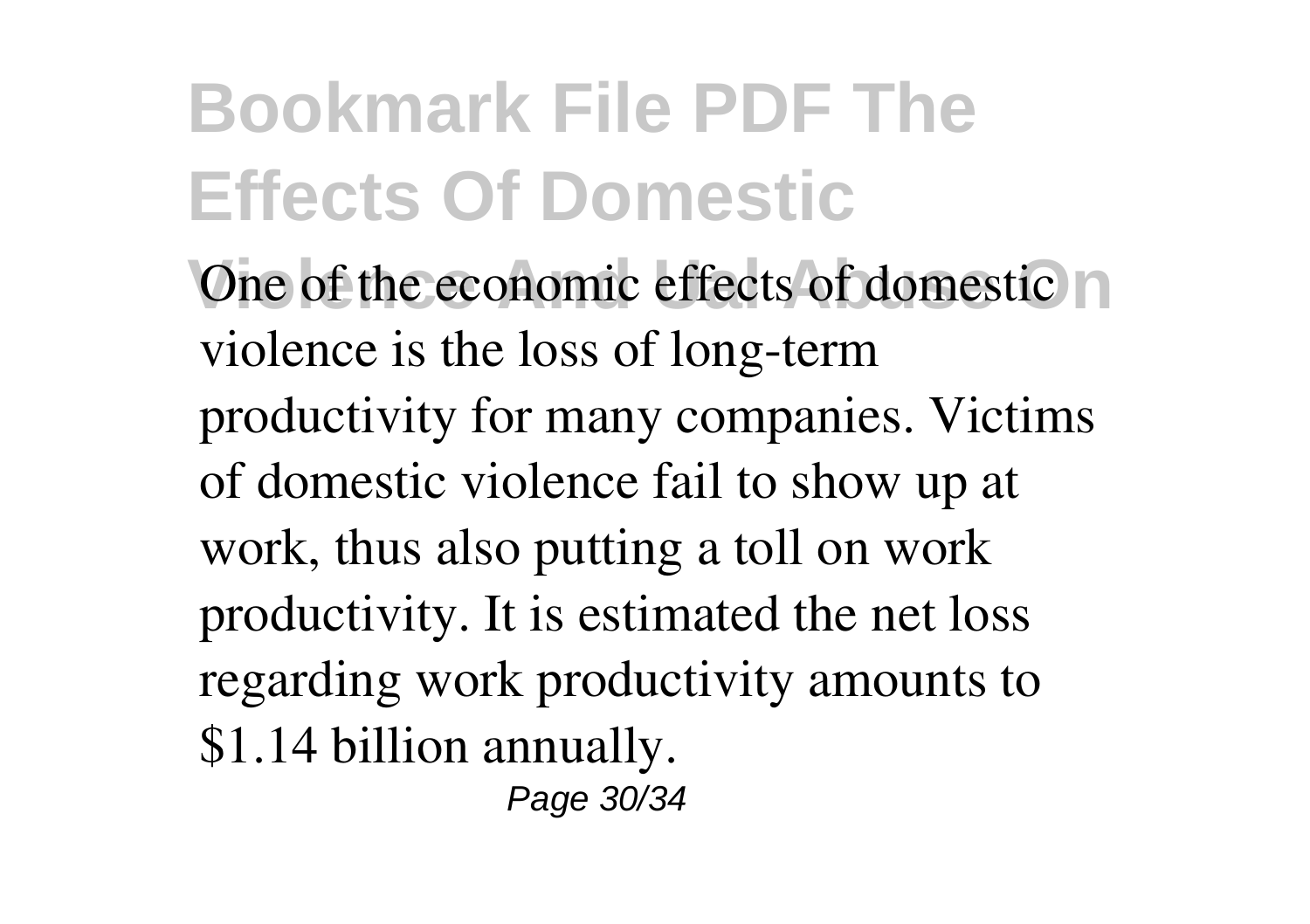**Bookmark File PDF The Effects Of Domestic Violence And Ual Abuse On** Domestic Violence Articles: The Domino Effects Of Domestic ... The effects of domestic violence on

children play a tremendous role on the well-being and developmental growth of children witnessing the event. Children who witness domestic violence in the Page 31/34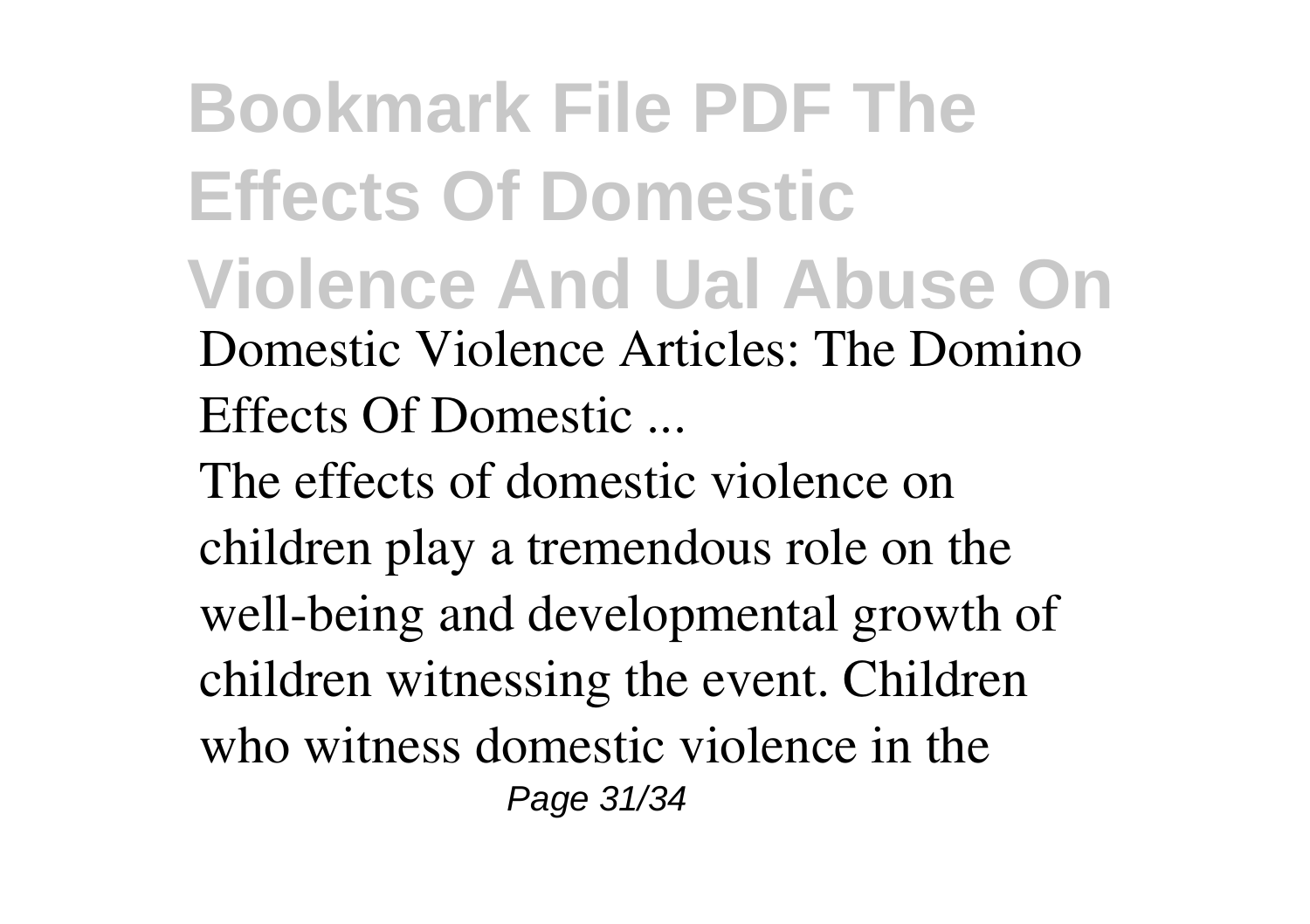home often believe that they are to blame, live in a constant state of fear, and are 15 times more likely to be victims of child abuse.

Effects of domestic violence on children - Wikipedia The effects of exposure to violence in the Page 32/34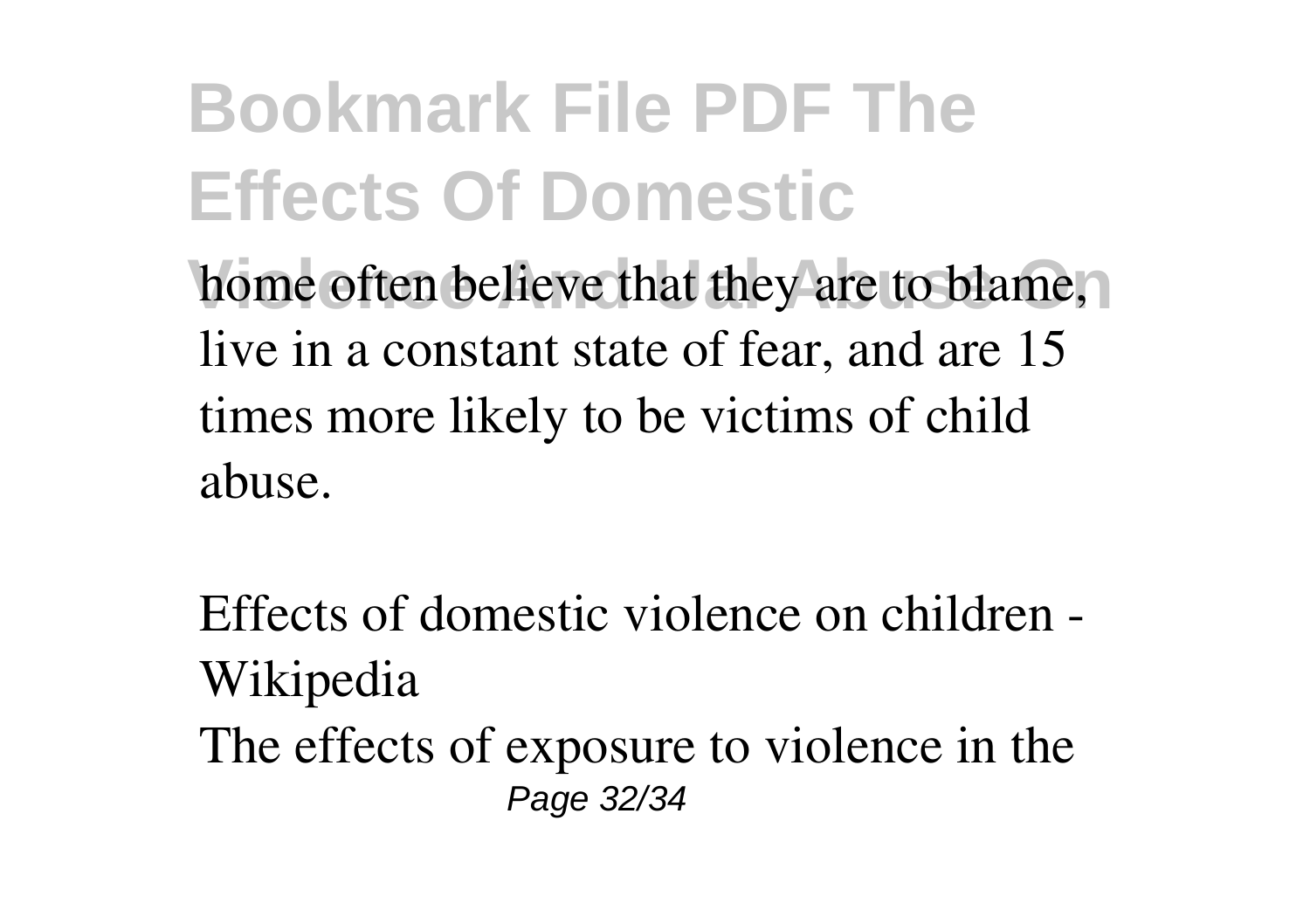**home are extensive and not always e** On immediately evident. For the individual exposure to domestic violence can precipitate personality disorders, addictive disorders, substance abuse, and even physical disorders.